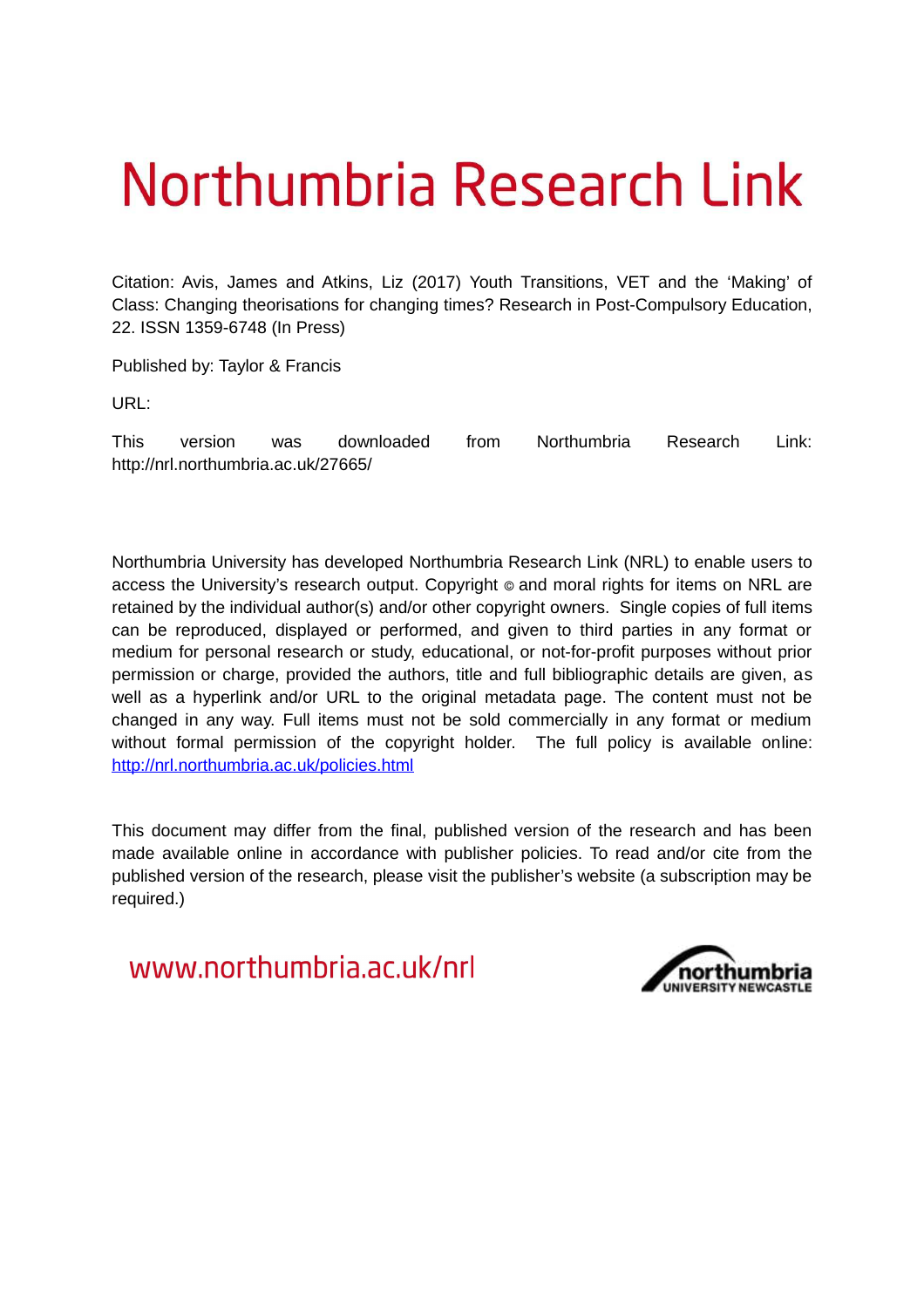## Youth Transitions, VET and the 'Making' of Class: Changing theorisations for changing **times?**

## **Abstract**

The paper places youth transitions and VET within the global policy context in which economic competiveness is hegemonic. It compares research from the 1970s/80s, which explored young peoples lived experiences of VET and youth training schemes with contemporary work on similar themes. It argues that there are continuities and discontinuities in the conditions that young people face in their transitions to waged labour. Continuities can be seen in constructions of working class youth, but also by the way in which policy views the economy as characterised by upskilling. This is called into question when set against the existence of significant numbers of low waged, low skilled jobs in the English economy. There are also discontinuities that are the result of changes in class and employment structures. As a result precariousness has become ubiquitous with this existing in tandem with labour that is surplus to the requirements of capital. The paper re-considers youth transitions and re-evaluates the notion of serendipity, suggesting these concepts need to be rethought and reworked in current conditions.

**Key words:** Youth transitions, VET, class, serendipity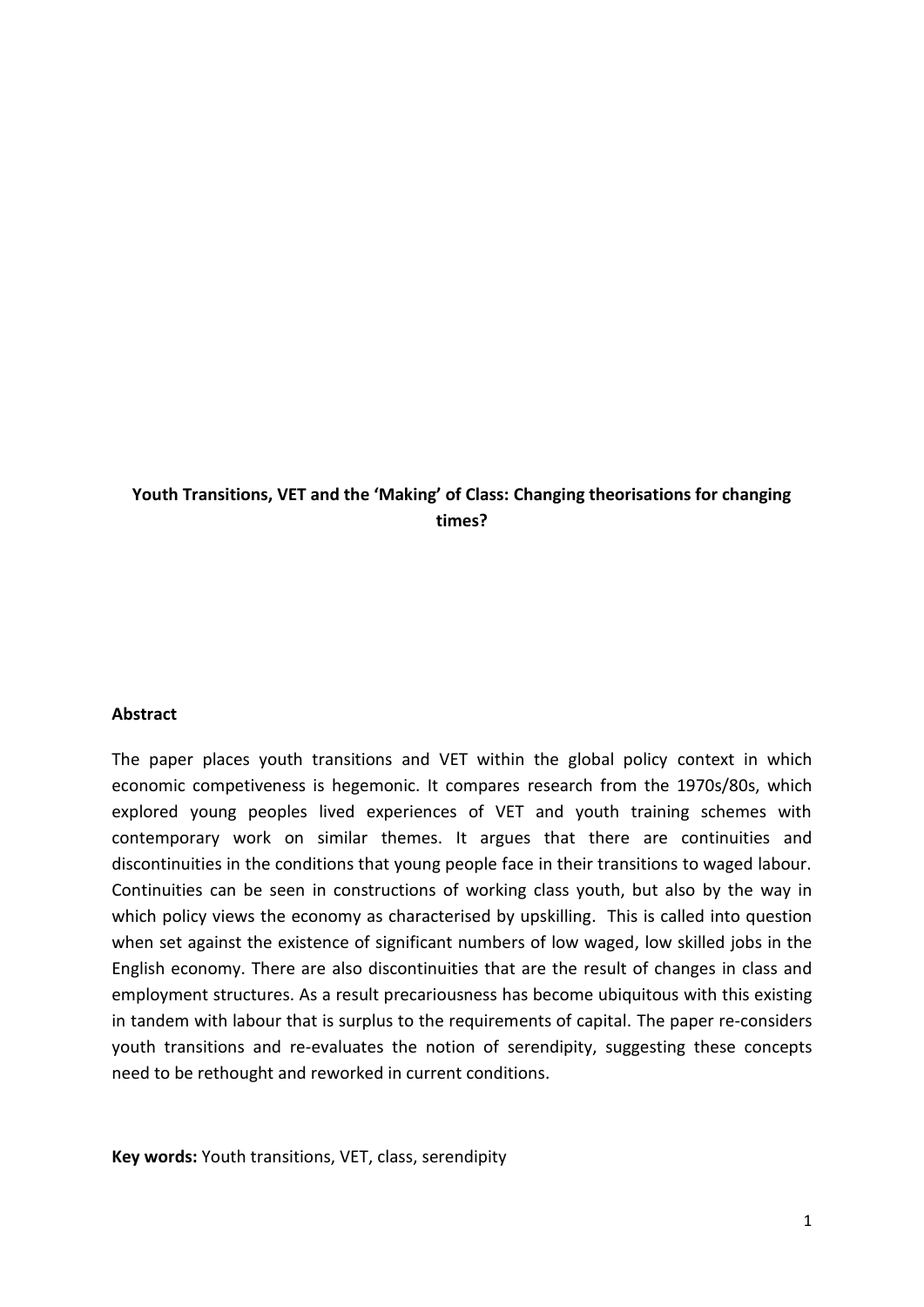*The current neoliberal mutation of capitalism has evolved beyond the days when the wholesale exploitation of labor under-wrote the world system's expansion. While ͞Ŷorŵal͟ ďusiŶess profits pluŵŵet aŶd theft-by-finance-rises, capitalism now shifts into a mode of elimination that targets most of us – along with our environment – as waste products awaiting managed disposal. (Blackler, 2013, p1)* 

The perceived need to compete within a global knowledge economy has dominated economic policy internationally for an extended period. Western economies in particular have seen the route to competitiveness as arising from the development of a knowledge economy which is not only a feature of the global north but also the south (e.g. see OECD, 2014). This has specific implications for young people seeking to navigate transitions from school to waged labour. In this context Vocational Education and Training (VET) is seen by academics, governments, policy makers and business leaders as having a pivotal role. To that end a significant body of work, emerging over more than a generation, has addressed the manner in which VET systems develop in young people the competences, skills and dispositions perceived to be required at work. This paper addresses that body of literature, as well as local and global discussions of Knowledge Based Economies (KBEs) and competitiveness which impact upon transitions to waged employment, in which precariousness and insecurity have become increasingly salient. Whilst there is a rich literature that addresses the specificities of the labour market and its theorisation, in this paper the youth labour market provides the backdrop to our discussion. Consequently, we do not engage in a detailed analysis of its changing features, other than noting the manner in which class, raced and gendered processes remain in place. These notions have been reflected in dual labour market analyses, segmentation (Rees, 1992:30) and Labour queue theories (see Raffe, ed, 1988).

Much of the early research recognised learner agency, albeit within a reproductive paradigm which was dominant in the theorisations developed in the 1970s and 80's. We revisit some of this early work, as well as drawing on contemporary theorisations in relation to place and time. We consider the intersectionality of factors other than class, race, gender, and disability in order to develop a more nuanced understanding of the making of particular types of subject which bear on youth transitions from VET/FE to the labour market. Consequently, we pay particular attention to Hodkinson's conceptualisation of serendipity examining its value in helping us understand youth transitions in earlier and present conjunctions.

We utilise this body of work to critique the policy emphasis on competitiveness, that is, policy framed within a neo-liberal context that raises significant questions concerning the social justice implications of youth transitions to waged labour. We pose a number of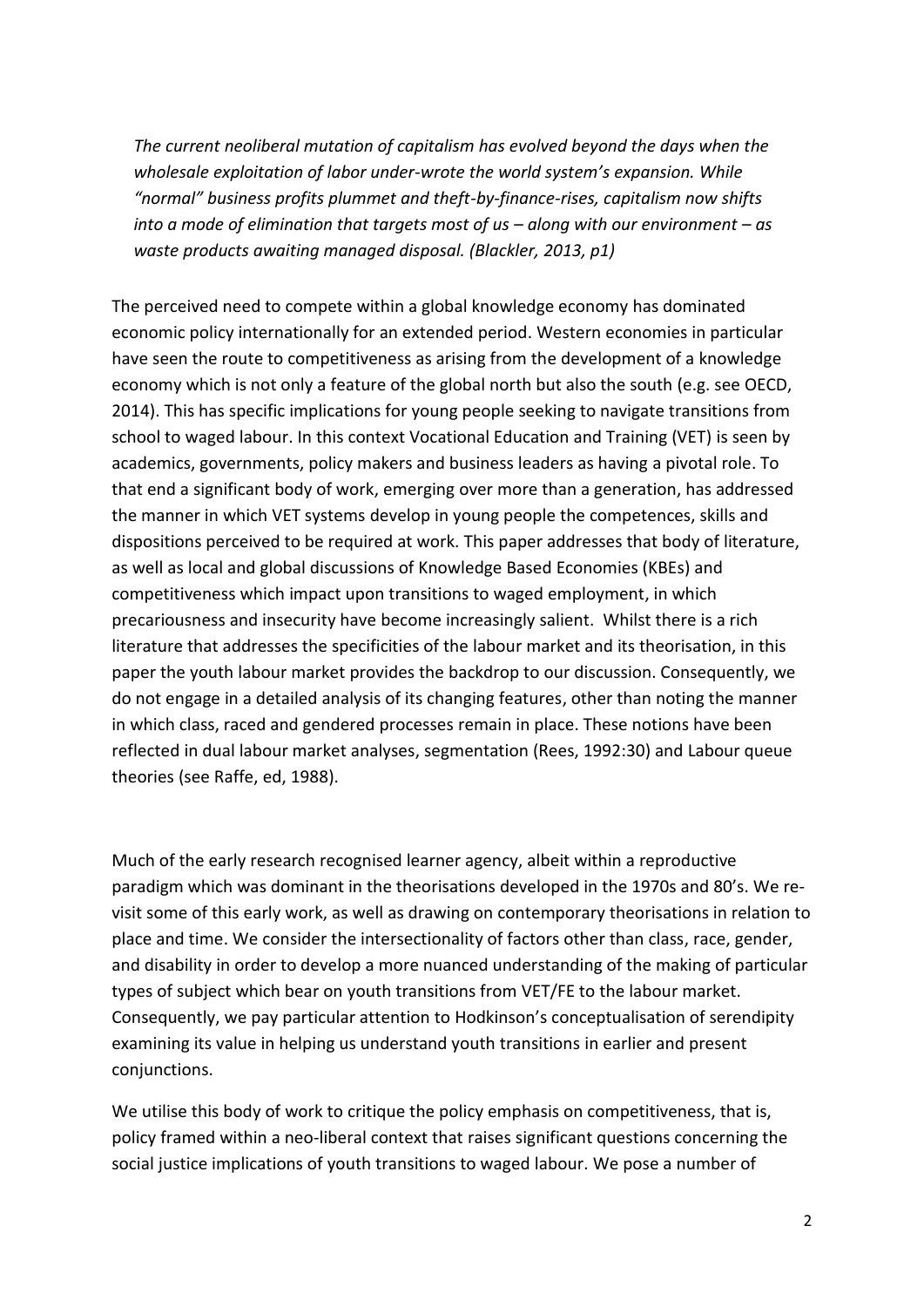questions in the paper. How can we understand transitions in the  $21^{st}$  century? To what extent are transitions still framed by class origins, mediated by gender and ethnicity? How are they influenced by the national and global contexts in which they sit? Do such analyses presume a particular conceptualisation of the social formation of youth and allied social relations? In what respects can we compare early analyses of VET/FE with contemporary theorisations, and do the former offer additional insights?

## **National and International Contexts**

The policy rhetoric associated with youth transitions to waged labour are broadly similar across the economies of the global north and 'emerging' economies (Piltz, 2016). They are neatly summarised by the OECD statement,

Building the right skills can help countries improve economic prosperity and social cohesion... by contributing to social outcomes such as health, civil and social engagement, by supporting improvement in productivity and growth, by supporting high levels of employment in *good quality jobs* (our emphasis) (OECD, 2014, np).

Such statements are, however, vague about what might constitute 'good quality jobs' and stand as something of a wish list, being inconsistent with UK research which has consistently found that much vocational education is more likely to lead to low pay, low skill 'bad' quality jobs (see, amongst others, Keep and James, 2010; Keep and James, 2012; Atkins, 2010). The ͚ƌotteŶ joďs͛ described by Keep and James (2010) are a significant feature of the English economy and align with employer interests where there is a matrix of mutually reinforcing factors that incentivise the use of low skilled labour. Soskice and Finegold (1988) refer to the low skills equilibrium as a feature of the English economy (and see Finegold, 1991). This is an economy which is currently characterised by precariousness, under/unemployment and over-qualification. Historically a distinction has been made between the social market economies of the EU and the UK, with the former described as a co-ordinated market economy (CME) and the latter as a liberal market economy (LME). Whilst as a generality these terms are useful, they do play down the uneven development within and between national economies as well as the impact of neo-liberalism on CMEs of continental Europe.

There is evidence to suggest that, contrary to policy rhetoric, in the advanced economies such as the USA, Europe and Australia, globalisation is 'redistributing employment opportunities and incomes' (Spence 2011 np) and that within specific economies this impacts differentially on different groups. The English (as opposed to the UK) economy for example, relies mainly on 'low-cost, low-specification and often low-quality goods and services which can be afforded by those on low incomes either at home or abroad' (Simmons and Thompson, 2011:27; and see Hutton, 1995; Finegold and Soskice, 1988). Pring et al suggest that about 22% of the UK workforce is low paid by EU definitions (2009:140). Keep (2015), commenting on The New Economics Foundation (2012), points out that for non-graduates, most job growth in the future is likely to be in the lowest paying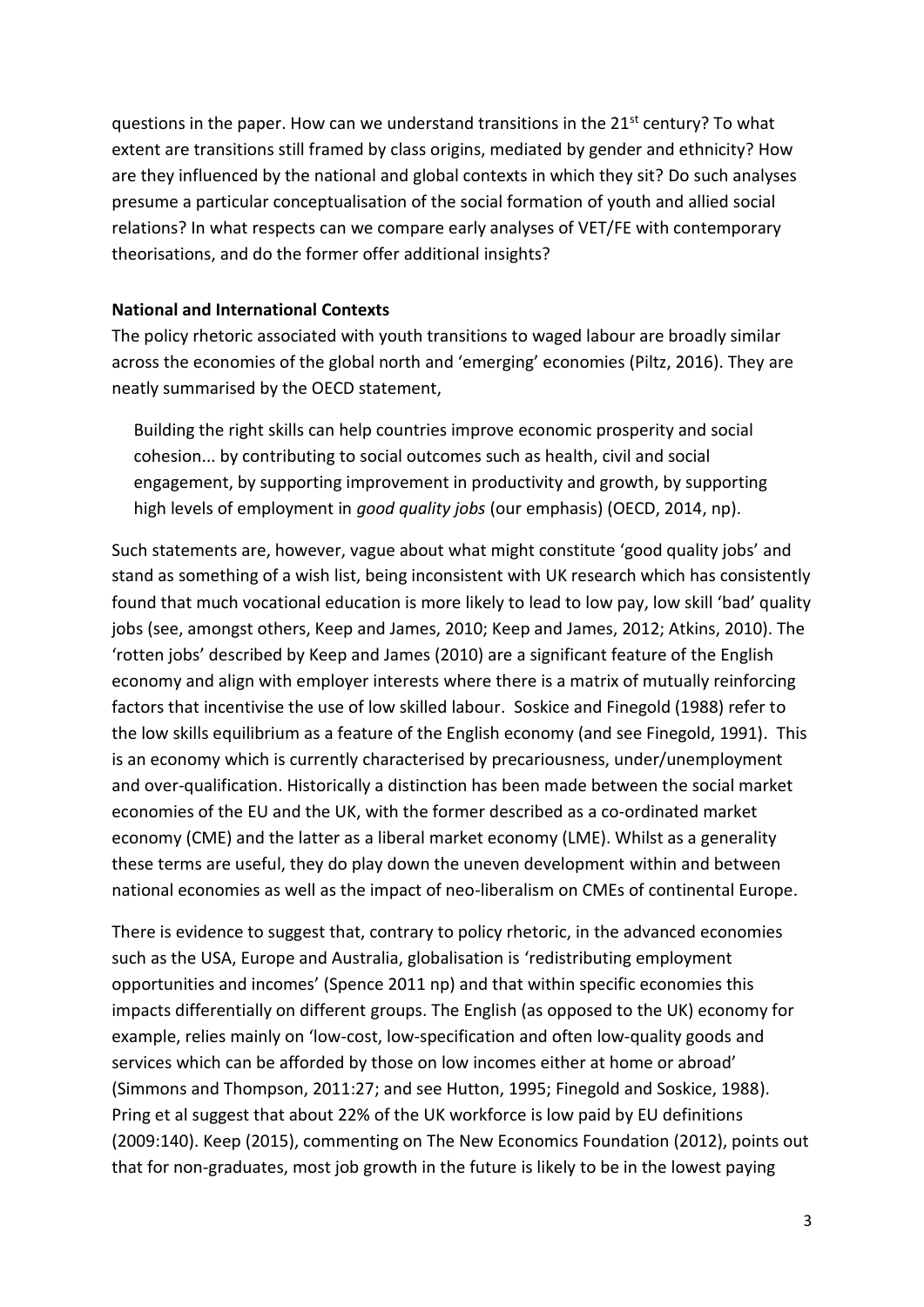sectors where up-skilling will have 'marginal impact' (Keep, 2015:slide32 citing The New Economics Foundation, 2012). It is also important to acknowledge that across a particular nation, labour market shortages can co-exist alongside regions having high levels of youth unemployment marked by precariousness (Blacker, 2013; Deissinger, 2015; Furlong, 1992; Shildrick et al 2012). In addition, the balance of force between capital and labour and the competitive strategy of the organisation as well as its location within global markets will in part shape the type of labour required, as will the neo-liberal socio-economic context in which this arises. This implies that for many, precariousness has become the new norm, forming part of a cultural habitus that regards and accepts transient and insecure employment as natural and normal. This has little or no connection to earlier Fordist conceptions of a 'job for life' or even to some sort of tenuous notion of job security. Importantly, our analysis shows that this precariousness is no longer limited to (largely) working class youth with few academic credentials and limited access to those capitals valorised in education. It now extends to middle class youth, for whom temporary, part time, and unwaged labour increasingly forms part of their school to work transitions. There are, of course, still significant differences, one being the conditions faced by young people from more advantaged class fractions which facilitate the development of 'a choice biography'. This is similar to those described by Ball, Maguire and Macrae (2000:68) as emerging amongst more affluent adolescents in which the traditional connectedness from school, to college, to work has been broken. In this instance work, leisure and study are rationalised and presented in such a way as to generate valorised cultural capital. They become scripted as part of a positive choice biography . This occurs even in those instances where potentially disadvantageous interruptions have arisen which threaten to lead to 'broken' transitions. These are smoothed over through the emphasis on 'balance' and 'flexibility' in order to present such 'transitional' experiences in a positive light. This is a cultural practice that seeks to wrest advantage from contingent, or what may be described as serendipitous events.

#### **Conceptualising Social Formation and Social Relations**

Whilst competence has been a theme in English and European research concerned with youth transitions, a greater emphasis in English work has been directed towards processes of class reproduction (see Avis, 2016). For example, early English studies of FE and the VET experiences of young people illustrated the way these created identities that served to reproduce class relations, albeit mediated by gender and race (Hollands, 1990). Bates (1991) whose work has an affinity with Lee, Marsden, Rickman and Duncombe's (1990), has explored the manner in which notions of femininity and domesticity cohere with reproductive processes. This in turn articulates along the lines of gender with a segmented labour market (see Cockburn, 1987; Griffin, 1985; Rees, 1992; Skeggs, 2004). Avis (1988) considered race and ethnicity. Much of this work explored the lived experiences of young people on training schemes or vocational programmes (Gleeson and Mardle, 1980) with little work directly addressing youth transitions and the "making" of classed subjects, in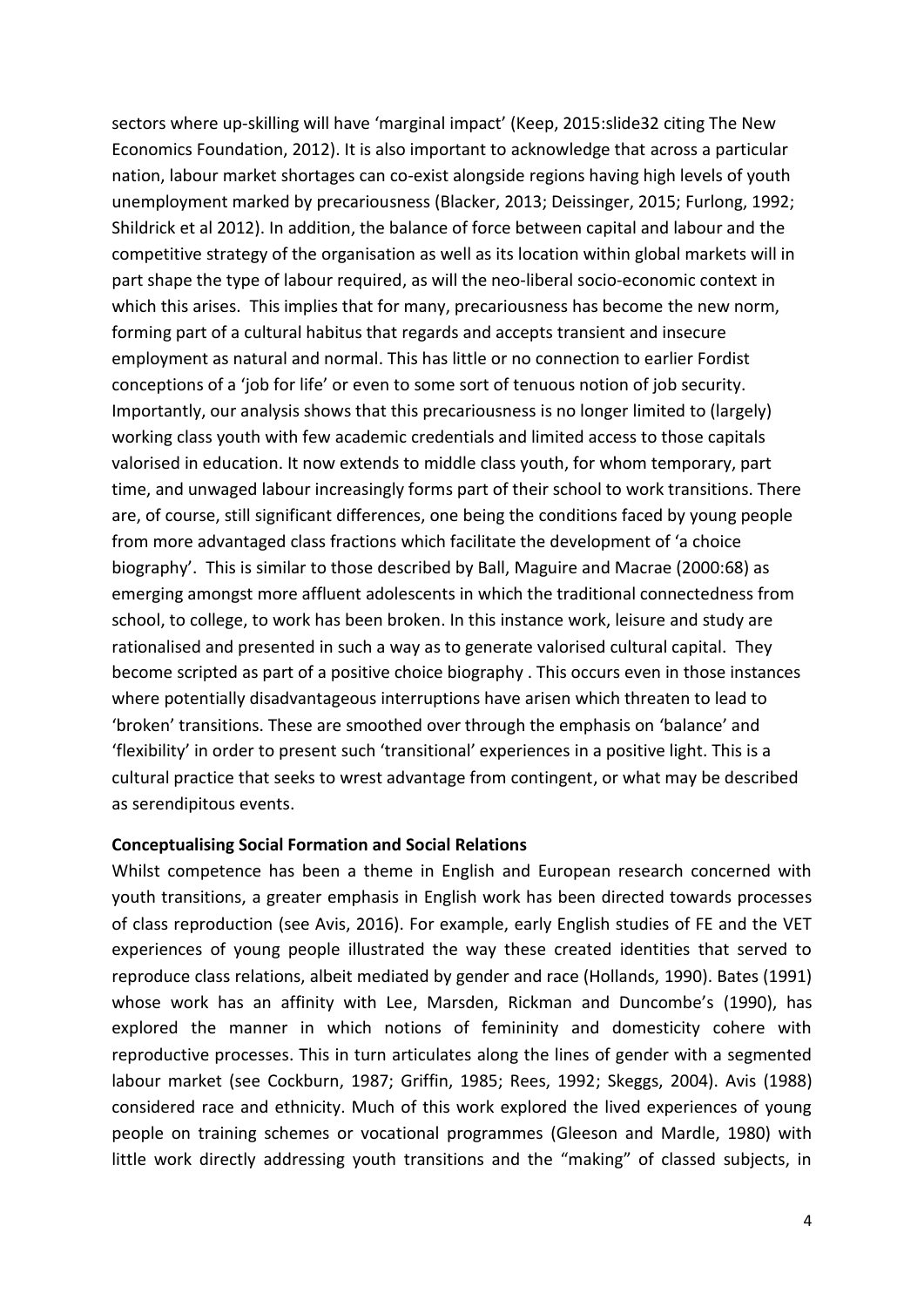particular A-level students. Moos, (1979) discussed the way Youth Training Schemes (YTS) prepared young people for casualised and intermittent waged labour. Key to this process was learners' orientations to mental/manual labour. Early studies focused on underachievement and resistance to schooling which propelled young people towards unskilled work (but note, Avis, 1985). These studies suggested schooling was marginal to the lives of these young people, for whom mental labour was abstract and divorced from the real world. Willis (1977) demonstrated the association of mental labour with effeminacy for boys, and Stafford (1991) illustrated the way trainees' actively resisted practices reminiscent of schooling. For vocational students these orientations were reflected in the emphasis placed on waged labour (Avis, 1983). These studies illustrated the extent to which mental/manual divisions of labour were associated with the reproduction of class and gendered identities. Contemporary research has engaged with these arguments, the work of Högberg (2011) in Sweden and Niemi and Rosval's (2013) research in Finland echo these processes illustrating the continued importance of the mental/manual divisions as well as their articulation with gender and class in youth transitions (and see Schneider and Tieben's, 2011, work on German schooling). English FE research, utilising Bourdieu's notions of capital, field and habitus, considers the articulation of structure and agency and the salience of class in education (Colley, 2006). The ESRC's Transforming Learning Cultures Project (TLC) (James and Biesta, 2007) discusses formative processes in relation to learning cultures, but under-plays the political implications. With notable exceptions, TLC failed to develop a robust political economy of learners' experiences as a consequence of its case study orientation and focus on transforming learning and teaching cultures (but see Colley, 2006). Recently, following changes in the European labour market, the increased salience of neoliberalism and precariousness of employment a number of writers have addressed the articulation of VET with the formation of class relations. In Germany, this current is reflected in the work of Schmidt (2010) and Müller (2014) (and see Brown, Lauder and Ashton, chapter 7).

Bathmaker illustrates not dissimilar classed processes in her study of GNVQ students who felt they were not good enough to study A-levels and noted similar processes in HE (Avis et al, 2002; Bathmaker, 2001; and see Atkins, 2009; Ball et al, 2000). Reay, Crozier, and Clayton et al (2007) also point towards the 'making of class' in discussions of working-class students. These students engaged differentially with HE, with those in "tough-entry" institutions holding qualitatively different orientations from those in FE or new universities. Differentiated class-based formative processes can be discerned that anticipate varied class trajectories. Working-class students in "tough-entry" universities follow trajectories that anticipate the 'making' of middle class subjects, whereas those following an HE in FE route face qualitatively different destinies. Bathmaker, Ingram and Waller (2013) have similarly drawn on Bourdieusian analysis to explore the manner in which middle class HE learners marshal 'valued' capitals, both implicitly and explicitly, to secure positional advantage. This is allied to middle class students' knowledge of 'the rules of the game', which may well be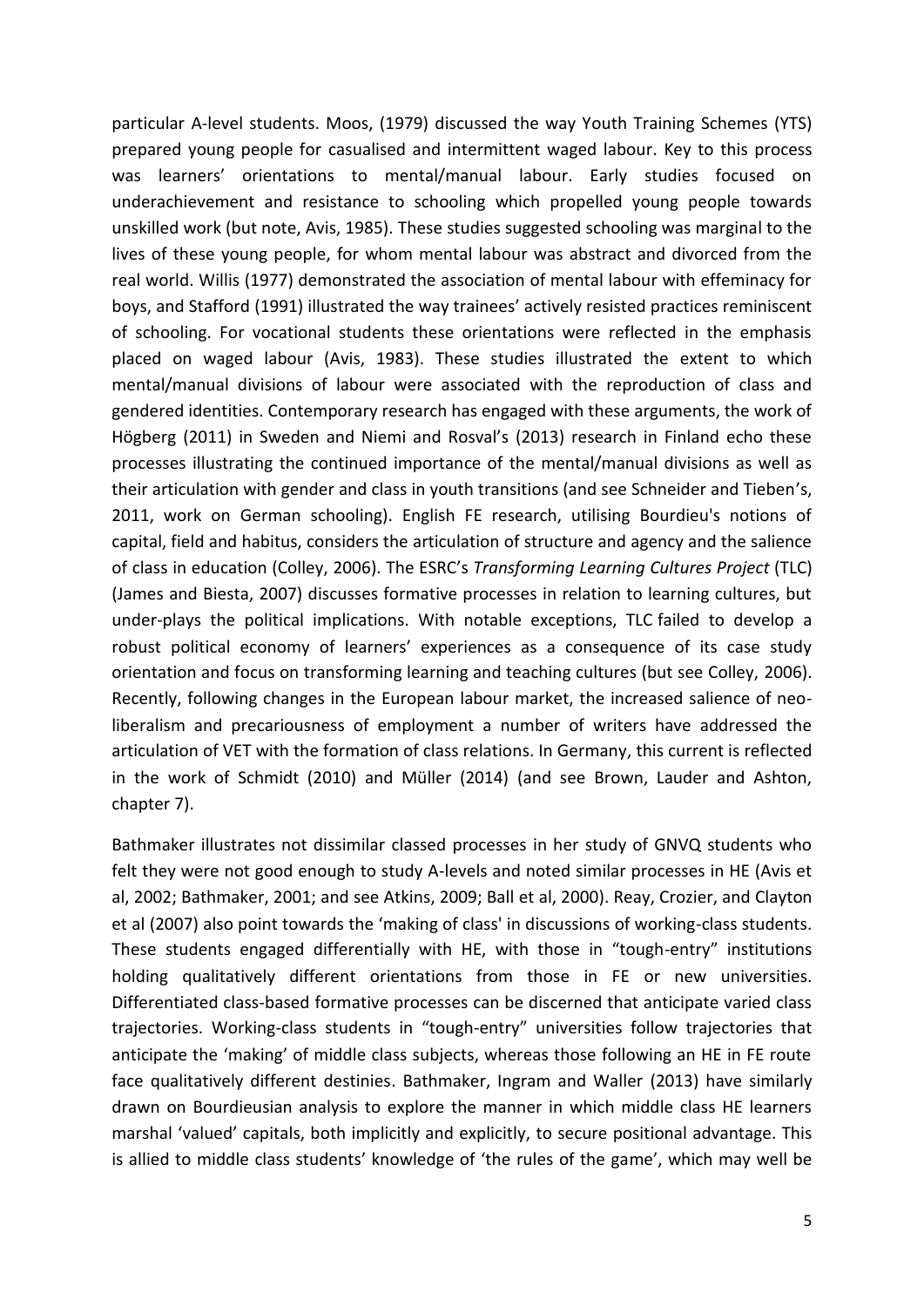embedded in their habitus. In some respects these findings resonate with Aggleton's (1987) middle class students and their 'effortless superiority'. However, Reay et al's (2007) work is significant in that it explores the manner in which working class students 'inhabit' elite higher education. This work poses a number of important questions concerned with how FE/VET learners occupy the relational space of the classroom/workshop and wider college environs (Dennis, 2014; Smyth and McInerney, 2013). Such questions consider the way in which learners draw upon forms of capital, as well as their emotional 'investment' in educative processes and the salience of these for on-going processes of class formation, that is to say, youth transitions and the making of working and middle class subjects. However, we should not overlook reproductive processes. Preston (2003) has explored the manner in which gender and ethnicity as well as constructions of whiteness are entwined with class. Chadderton and Wischmann (2014) have compared German and English apprenticeships in an analysis informed by critical race theory. They argue "that it is likely that racialised norms shape expectations of the worker and migrant worker, and of who fits where in the labour market and vocational training systems" (2014:330; and see Chadderton and Edmonds, 2015). Processes such as these will bear upon the manner in which young people occupy education and training systems. This rests alongside recognition that it is important to acknowledge the lived experience of race, class, gender and disability as well as their complex interrelationship as people pass through education and training systems.

In addition to these traditional theorisations, some recent conceptualisations of transitions have highlighted cultural and social constraints in terms of space and location which, contrary to the neo-liberal rhetoric, have the potential to restrict young peoples' horizons to the local, rather than the global. These new and developing conceptualisations of transition. include those that address, for example, notions of time (Colley, 2010) and place (Webb, 2014; see also Mayhew and Keep, 2014), and the ways in which these factors can intersect with other characteristics and mediate young people's transitions in particular ways. It is however important to acknowledge that conceptualisations of territory and space have been a long standing feature of the response of working class youth to locality (see for example, Parker, 1974; Patrick, 1973; Pearson, 1983). In addition, it is important to acknowledge the manner in which these responses articulate to regional and local opportunity structures (Furlong and Cartmel, 1997; Webb, 2014). However, Hodkinson and colleagues (see Hodkinson, 2008; Hodkinson, Sparkes and Hodkinson, 1996; Hodkinson and Sparkes, 1997), have sought to mark up the importance of contingency and serendipity in these processes, whilst simultaneously locating them within a broader context. Reprising these debates Atkins notes (Atkins et al 2011; Atkins 2016) that serendipity is a significant influence on young people's transitions from school to work through the UK VET system. This argument suggests that transitions are powerfully shaped by serendipity, though this may be better described as contingency. Atkins, following Hodkinson, suggests that serendipity, in the sense of contingent events, is a powerful mediating factor in the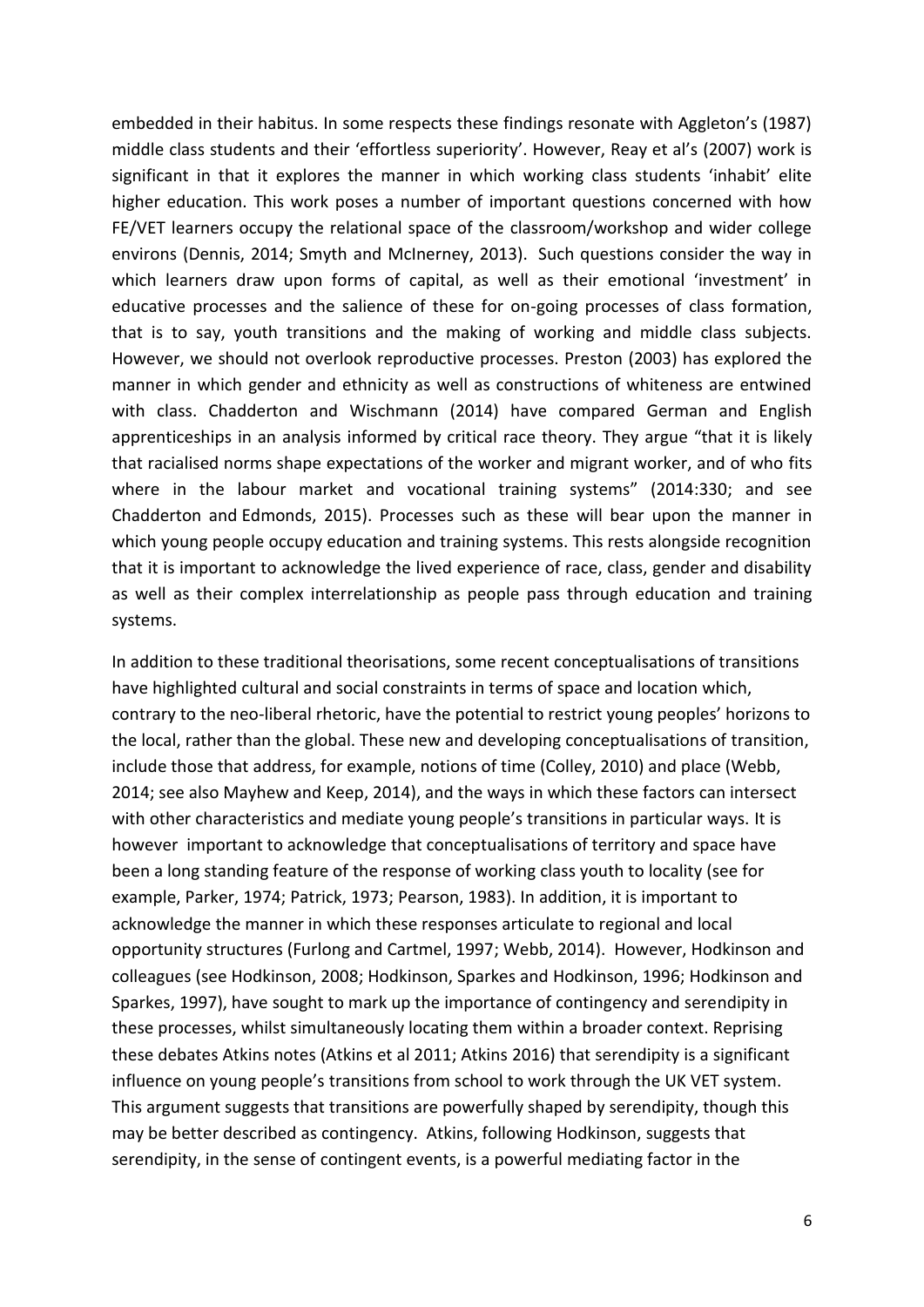formation of class relations. The paradox is that for those young people drawn from the most disadvantaged class fractions, and who have least access to capitals valorised in education, are unable to take advantage of serendipitous events. In effect these young people become passive subjects of these events in ways that could be potentially disadvantageous. Whereas those from more socially advantaged backgrounds, apart from having greater access to cultural capital, are more adept at mobilising the capitals at their disposal, in navigating the system, and capitalising on serendipitous events to render them advantageous as they 'progressively construct a career', presented within their 'choice biography' (Hodkinson, 2008, and see also Ball et al, 2000: 68). Such resources can be drawn on in the pursuit of a transition to higher education which has been 'culturally scripted' as a 'well understood and familially acceptable [route]' (Ball et al, 2000:71).

Atkins refers to contingent events which can be potentially advantageous or disadvantageous, depending on the individual's response which in turn is socially and culturally located. Consequently, and as previously noted cultural capital and habitus come into play, shaping the manner in which these events are responded to. In such accounts this implies the passivity of particular fractions of the working class which is set against the active engagement of the more advantaged. Although these analyses emphasise social structure, paradoxically, notions of passivity can serve to pathologise the working class. Furthermore passivity does not necessarily indicate an inactive response but may serve an ideological purpose validating middle class orientations towards action. A concern to avail oneself of serendipitous opportunities may reflect a form of neo-liberal bourgeois individualism in as much as individual positioning and choices are enabled by parental financial and cultural resources.

It is apparent from these theorisations there is a certain homogeneity in the way young people are theorised in VET contexts - as lacking particular forms of cultural capital, and having limited agency. There are unfortunate parallels between these analyses of youth, which come near to adopting a deficit model, and the neo-liberal characterisations of fractions of working class youth as a problem with other fractions seen as a resource (Billett et al, 2010). This associates particular forms of agency with specific forms of capital, perhaps also illustrating that academics too commit the cardinal sin of 'othering', or alternatively, an unconscious buy-in to the discourses of neo-liberal economics. A way forward would be to explore the capitals at the disposal of youth from a broad range of social classes and class fractions, and the relationship between these, the enactment of agency and the 'making' of classed subjects across different class fractions. Hodkinson (2008, p10 drawing on Ball et al, 2002 and Bimrose et al, 2005) has suggested that there are potentially interesting relationships between decision-making styles and position in the field which remain unexplored. This argument is supported by a range of analyses (e.g. see Ball et al, 2000; Colley, 2006, 2011), which imply that social class fractions or particular social positioning is significant in its relationship to decision making, to the ways in which young people perceive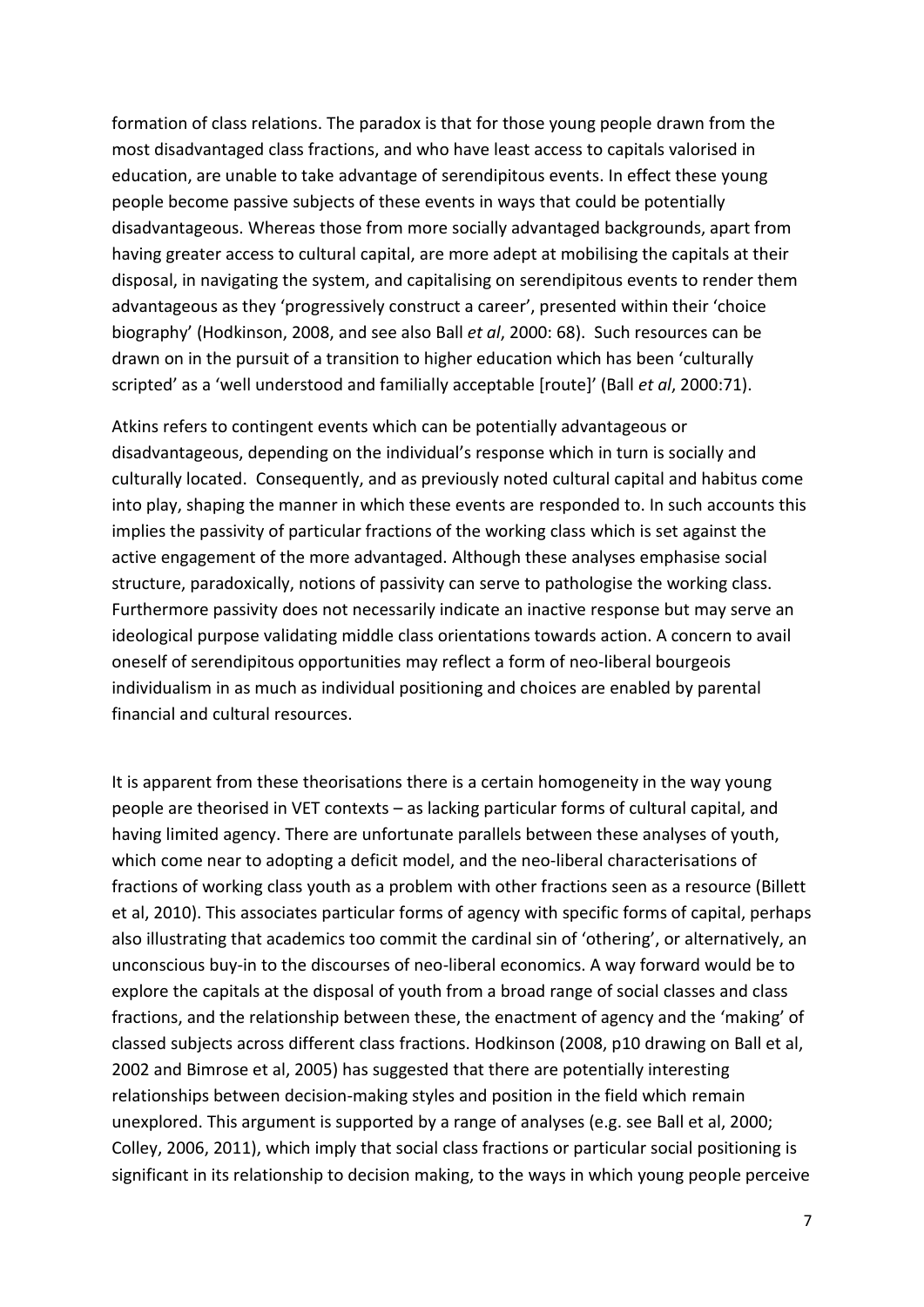and construct careers, and articulate with VET and Higher Education. It is noteworthy that many of these analyses, including more contemporary work, assume a 'traditional' class and labour market structure such as that which existed a generation ago. Such analyses need reconceptualising in the context of both austerity and the current 'pear shaped' (Allen and Ainley, 2014) class structure and labour market. Whilst the labour market and opportunity structure is shaped by class, gender and raced relations, it has become increasingly fragmented and individualised, with transitional processes becoming more complex and uncertain (Furlong, 1992, see also Atkins, 2016).

It is also apparent that the early analyses alluded to above focus heavily on conceptualisations of class, race, gender, and to a lesser extent, disability and their complex interrelationships. Whilst more recent analyses have introduced other mediating factors in youth transitions, it is apparent that all are concerned with the intersectionality of these different mediating factors with older conceptualisations, particularly class and gender.

The examination of VET and race/ethnicity has in recent years been eclipsed by a concern with gender, class and by a generic concern with disadvantage. This research pays scant attention to questions of race and ethnicity and is a feature of not only the English social formation but also those of continental Europe and the US (Avis, Orr and Warmington, 2016). However in the current conjuncture, at a time of mass migration, there may be a return to questions of the 'racialisation' of VET. It is however important not to overlook the long standing relationship of VET to ethnically structured patterns of inclusion and exclusion, which again articulate with a segmented labour market.

## Individualism, social justice and youth transitions to waged labour

Within policy discussions of VET there is a suggestion that particular economic policies and social justice are synonymous. This has been articulated globally through international lifelong learning frameworks such as the OECD PISA statistics (Wyn, 2005: 217) as well as at national level through policy conceptions of lifelong learning. This can be seen in the UK where VET is seen as 'a key driver of economic growth and competitiveness and an engine of social justice and equality of opportunity' (DfES 2006:1e). There are, however a number of tensions between these two conflated concepts.

Firstly, in England, the twin notions of economic competitiveness and social justice are dissonant, with alternative and simultaneous policy discourses of failing colleges, with inadequate teachers being unable to provide the skills the country needs (Leitch, 2006; DfES: 2004; DfES 2006; see also Clarke and Willis 1984: 3). It is ironic, therefore, that Harris and Hodge's (2009) research, which re-interviewed teachers involved in the implementation of a Competency Based Training approach to VET in South Australia, found that a generation later these teachers remained resentful of what they regarded as a loss of professionalism associated with a curriculum reduced to 'external prescription'. This mirrored the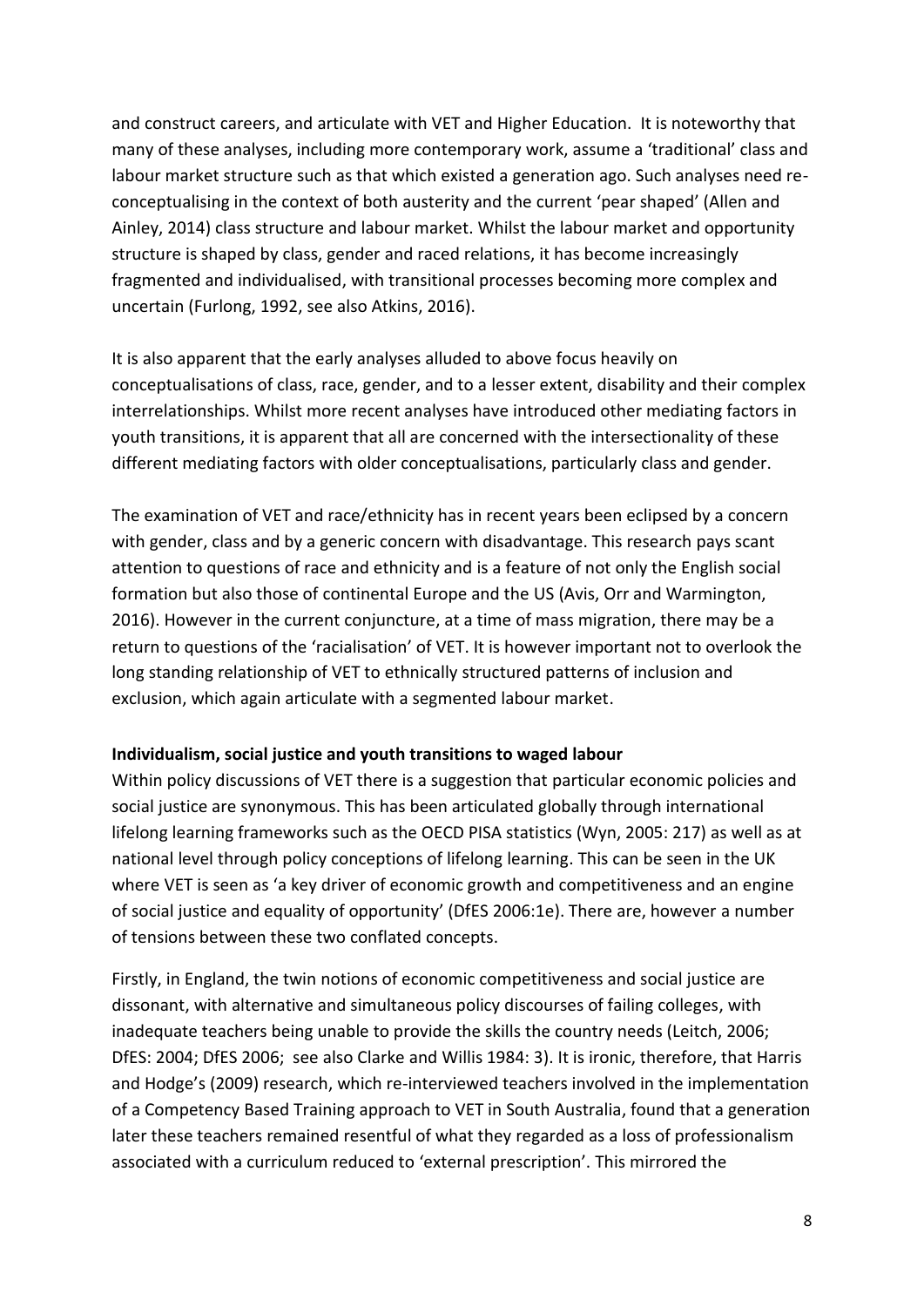experiences of teachers in the UK and USA. Secondly, the conception of VET as an engine of social justice is also challenged by Ecclestone (2004; 2007; 2011; Ecclestone and Hayes 2009, but see also Hyland's rejoinders, 2006; 2009) who describes much low level VET as a form of 'therapeutic education'. Ecclestone argues that the focus on meeting emotional needs and raising self-esteem in vocational education is contrary to social justice as it promotes dependence, creating a vulnerable, diminished self for whom educational 'failure' is perceived to lead to emotional trauma (Ecclestone, 2004:133; Ecclestone and Hayes, 2009; and see Tomlinson, 1997, 2001).

It is also evident that, in terms of transitions from school to work, there is a tension between the global rhetoric and the possibilities and opportunities available for young people, both objectively and subjectively as they seek to navigate transitions. These are mediated by governments and institutions which offer a narrow range of what policy construes as valuable skills and knowledge. This is in spite of debates which suggest that the concept of knowledge in VET is ill-defined and unclear (Bathmaker, 2013), diminished (Ecclestone, 2011) and of limited exchange value (Keep, 2009). Unlike the policy rhetoric the above arguments recognise that different forms of knowledge have different value in an unequal society. Many young people (e.g. see Bathmaker, 2001; Atkins, 2009; Atkins et al 2011, Atkins, 2016) are aware of the low esteem placed on vocational education yet simultaneously hope that their course might provide them with the secure, high level labour market opportunities promised in global policy rhetoric. Ultimately, however, they are likely to have to make 'pragmatically rational' decisions about their futures, based on the opportunities available to them, which, for the least advantaged will not necessarily live up to their original hopes and expectations as they navigate transitions at a time of economic crisis and high youth unemployment. Whilst no major academic study has as yet explored the implications of austerity for youth transitions, statistical information highlights increased numbers of unemployed youth in comparison to overall unemployment figures (14.4% in comparison to 5.7% of the total working population in England in June 2015, in comparison to 22.5% and 11.1% in the Euro zone, with youth unemployment reaching in excess of 50% in Greece (Eurostat, online). A number of studies (see, for example, Tomlinson, 2013; Simmons and Thompson, 2011, Atkins, 2010; McDonald and Marsh, 2005; Roberts, 2009) have highlighted the impact of extended, broken or protracted transitions on mainly working class young people (and see Hollands, 1990; Education Group II, 1991; writing about an earlier generation navigating transitions following the recession of the early 1980s). Despite this, and the political concerns expressed as a need to provide young people with the skills required by the economy (e.g. DfEs, 2006; DfE, 2011; Richard Review, 2012; DfE, 2013), there remains a policy view that young people follow straightforward, planned trajectories into work. This world view fails to acknowledge the major structural changes that have taken place in the youth employment market since the decline of heavy industry in the 1980s, which has resulted in more complex and individualised transitional processes. Increasingly young people move in and out of work and education, sometimes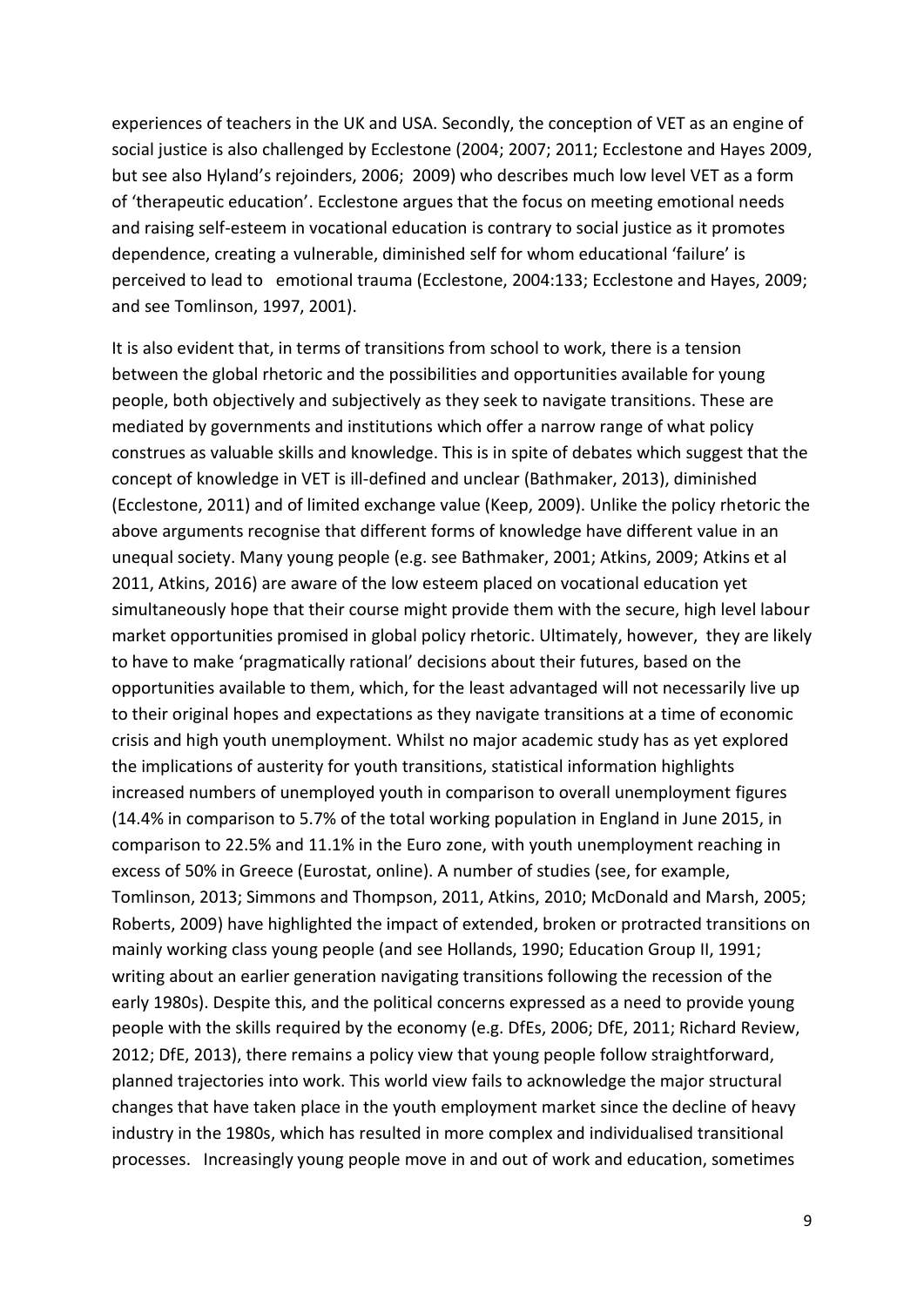becoming NEET (Not in Education, Employment, or Training). Those for whom the route to higher education is not an option, are placed within a deficit model associated with being 'disengaged' and 'non-academic'. Thus positioned these mainly working class young people, who are variously ethnicised, pursue particular educational pathways which offer low value vocational programmes. This has implications for social justice and its relationship with class and labour formation.

Vocational education has been extensively problematised across the developed nations as being a primary structure in social class and labour formation (e.g. see Clarke and Winch, 2007). In England, criticism tends to be directed towards lower level vocational and prevocational programmes which, unlike German Abitur or French CAP, and despite multiple policy interventions intended to raise 'esteem', have traditionally failed to articulate closely with entry to work or higher education. Recent policy initiatives in England, following the Wolf Review (2011), have to some extent been successful in raising the profile of 'elite' vocational education (Bathmaker and Ingram, 2014). However, low level programmes catering for a significant minority of 16-18 year olds, continue to fail to closely align with entry to work (Keep, 2014). We should also be somewhat sceptical about claims attached to higher vocational education (HIVE) in as much as this will depend on the type of course, the institution attended and students' access to valued capitals (Bathmaker et al 2013).

Echoing our earlier historical argument, Chitty, writing in 1991, suggested that low level VET programmes served to inculcate the dispositions thought to be necessary for low skill, low paid work - punctuality, attendance, time-keeping and discipline (but also see Finn, 1987; Hollands, 1990; Moos, 1979). This was made explicit in the DfES (2006: 22) white paper which stated that policy initiatives in vocational education, must, 'for young people in particular, extend to inculcating the values, attitudes and knowledge that society seeks from its citizens' (our emphasis). More recent policy draws on a similar rhetoric in relation to young people 'not equipped' to undertake apprenticeships:

It is important that work preparation training covers both the skills that young people will need to find and secure a job (for example, job search techniques, CV writing and interview skills) and the skills and attributes that they need to sustain that job (such as planning, time-keeping, team working, self-confidence, resilience and strength of character) (DfE, 2013; p. 16).

The discourse suggests, implicitly and explicitly, that engagement with the 'opportunities' on offer will lead to 'rewarding, high-value employment' (DfES, 2006: 6) in the high pay, high skilled, global economy, an assertion not borne out by empirical research or indeed with theoretical analyses of these policies.

The likelihood of vocational students on lower level programmes entering low skilled, service sector employment was raised as early as 1988 by Finegold and Soskice, with Ainley (1991:103) arguing that vocational education was being used as a cover for creating a mass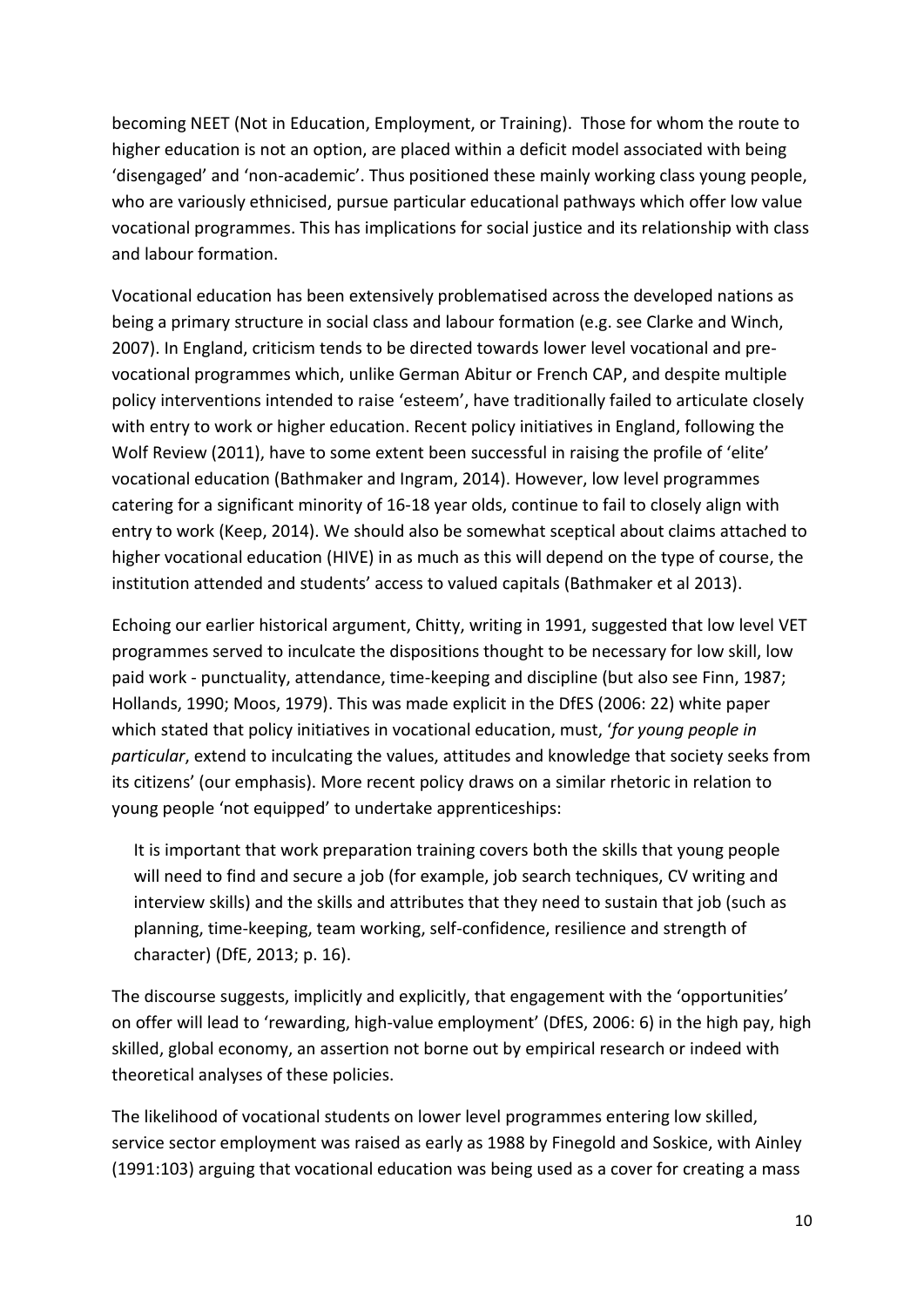of surplus labour - casual workers, low-paid and semi-skilled to be used as economic imperatives dictate. This argument supported Finegold and Soskice's (1988) discussion of the low skills equilibrum, as well as Ecclestone's (2002:17/19) work that highlighted the articulation between low prices, low wages and monopolisation (see Hutton, 1995). She too suggested that not all employers want or need the highly skilled workers described by neoliberal, high skills rhetoric which now, as in 1991 and 2002, remains inconsistent with the reality of the job market facing many young people. This is one of unemployment, or low skilled, temporary work with low status training as an alternative to Further or Higher Education. Standing (2011) as well as Allen and Ainley (2014), have made similar arguments. Keep (2004, 18/19; 2005, 547/548; 2014) has pointed to tensions between policy assertions that economic growth is promoted by the mobilisation of highly skilled workers. This is set against the empirical evidence that the skills conferred by vocational education, particularly at its lowest levels, are largely of low value with limited exchange value in the labour market or, indeed education. Further, he highlights the issue that we now live 'in a world of unemployment and under-employment, and with an accumulation of evidence that suggests that over-qualification and the under-utilisation of skill is now a major problem' (Keep, 2014: unnumbered, drawing on OECD, 2013; Green, Felstead, Gallie, et al, 2013). This implies increasing difficulties for the most disadvantaged and those with the lowest level vocational qualifications to enter the labour market.

Policy rhetoric about the 'opportunities' conferred by vocational education has become more moderate – maybe even more realistic - in response to austerity and high levels of youth unemployment. For example, the 2006 DfES paper states that policy changes in vocational education will 'equip young people ... with the skills, competences and aualifications that employers want, and which will prepare them for productive, rewarding, high-value employment in a modern economy' (p6). This can be contrasted with more recent rhetoric, at least in relation to lower level, low value vocational education which merely refers to 'securing a job' (DfE, 2013, p11). However, at the same time a deficit model of youth has become more firmly embedded in policy discourse, and, as noted by Billet et al (2010) two dissonant – and increasingly polarised - models of youth are articulated by global neoliberal economic (and lifelong learning) policies. Youth is conceptualised as a problem or as a resource, with these notions objectifying youth as belonging to one of two distinct categories. The deficit model perceives youth – and, implicitly, working class youth - as a problem to be solved, a characterisation first noted over three decades ago (Clarke and Willis, 1984: 1), and forming a stark contrast to an alternative 'utilitarian' (Ball et al, 2000:146) conceptualisation of youth as a resource or form of human capital. These discourses seek to justify themselves by utilising an ill-defined notion of reciprocal social justice: that if young people engage with the 'opportunities' on offer, they will have the 'high-value' skills for employment in a 'modern' economy and thus will no longer exhibit the problematic characteristics of social exclusion. Such rhetoric raises serious questions about the actuality of social justice, and the ways in which it can be eroded, rather than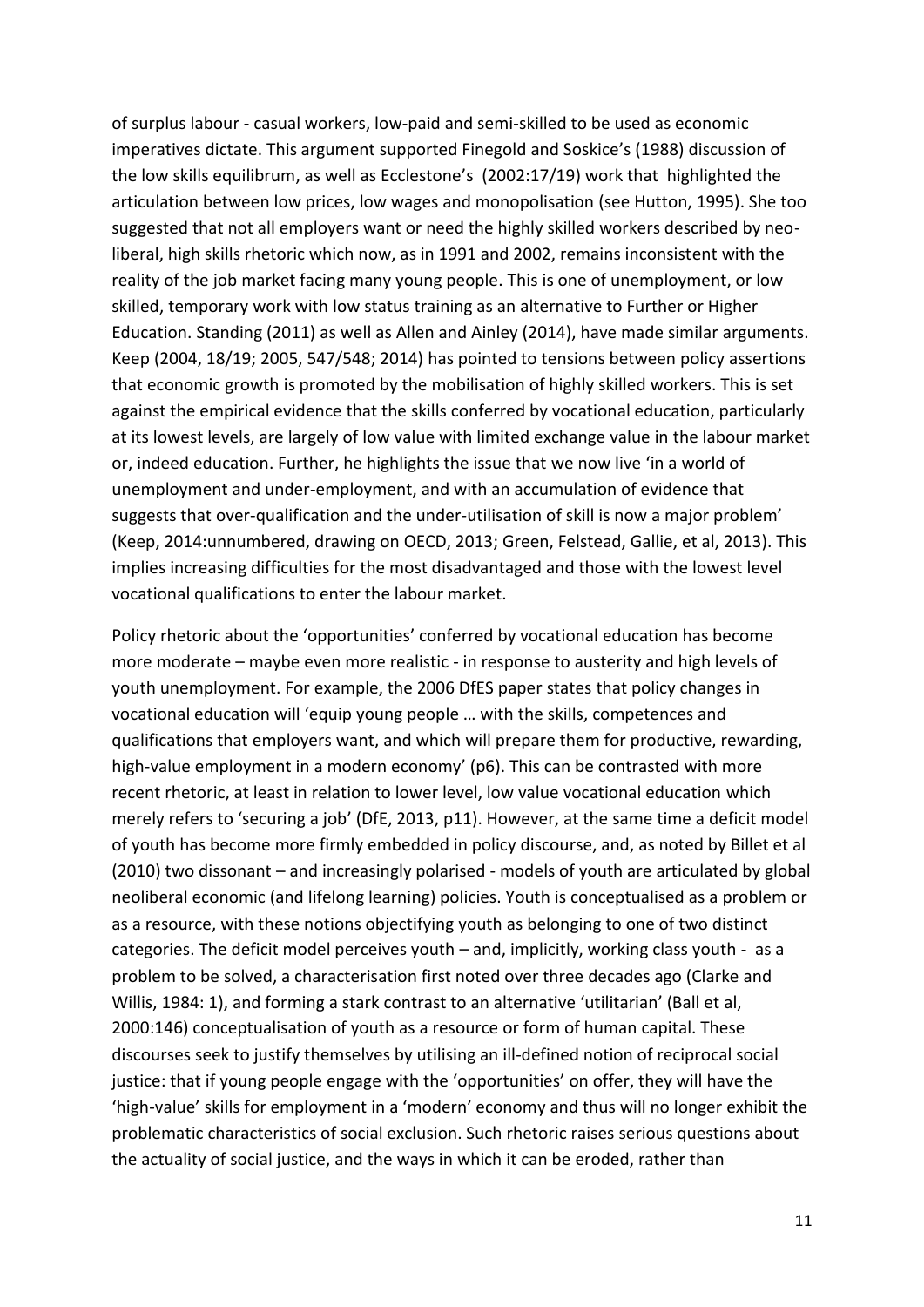engendered, by VET systems. It is, however, consistent with global policy discourses, which, as argued by Billet et al (2010, citing Evans, 2002 and Stokes and Wyn, 2007), promotes 'the need for young people to engage actively in and manage their own learning' (p.475). Crucially, such discourse problematises particular individuals rather than a flawed system, holding them personally responsible for their failure to participate in a neo-liberal knowledge economy*.* This diverts attention from any critical consideration of the system since it obscures the existence of systemic and structural failures which confine people to an allotted place in life, constrain individual agency and replicate social class and other social inequities. Such a stance reflects what Brown (2013) refers to as 'performocracy' which draws on notions of individualism, individual failure and a competitive labour market. 'Performocracy' can therefore justify not only the unemployment of working class youth but also the over-qualification, un- and underemployment of middle class youth, which under neo-liberalism is construed as a result of the inability to compete effectively in a competitive market place where winners take all.

## **Concluding remarks**

The early sociologically orientated work on youth transitions engaged with theorisations of social reproduction pointing towards the significance of class, race and gender as well as their articulation with mental/manual labour. This work was set within a particular western socio-economic context in which industrial capitalism was facing secular decline. As a consequence class structure has not only become more fractured but the erstwhile security of the middle class has been undermined. Allen and Ainley (2014) suggest that in the UK the class structure could be described as pear shaped with the great mass of employees being part of the insecure working/middle class. This could lead us to rethink the way in which we both conceive of youth transitions and the class structure in the current conjuncture. Yet there are also important continuities. Despite increased access to education mental/manual divisions remain important, as do those of class, race and gender, which in turn articulate with a segmented labour market.

In our analysis of earlier and contemporary youth transitions we see both continuities and discontinuities. Significantly, despite increased access to education mental/manual divisions remain important, as do those of class, race and gender. However, there are important distinctions. Whilst the primacy of class remains significant, recent analyses show a recomposition of the middle class in response to structural changes in the youth labour market which have led to over-qualification, un- and underemployment of middle class youth. Thus, middle class youth transitions are now marked by precariousness in a way which was characteristic only of working class youth transitions in earlier times. Early analyses through their adoption of a fairly rigid model of reproduction tended to focus on the way in which 'working class kids got working class jobs', albeit that this process was mediated by race and gender. Our earlier argument has emphasised not only the recomposition of class relations but also the making and re-making of classed subjects. The point being that class relations are processes that are constantly being re-shaped and reformed. At the same time it is important to recognise that at least some middle class youth continues to be privileged by access to, and the capacity to effectively mobilise, capitals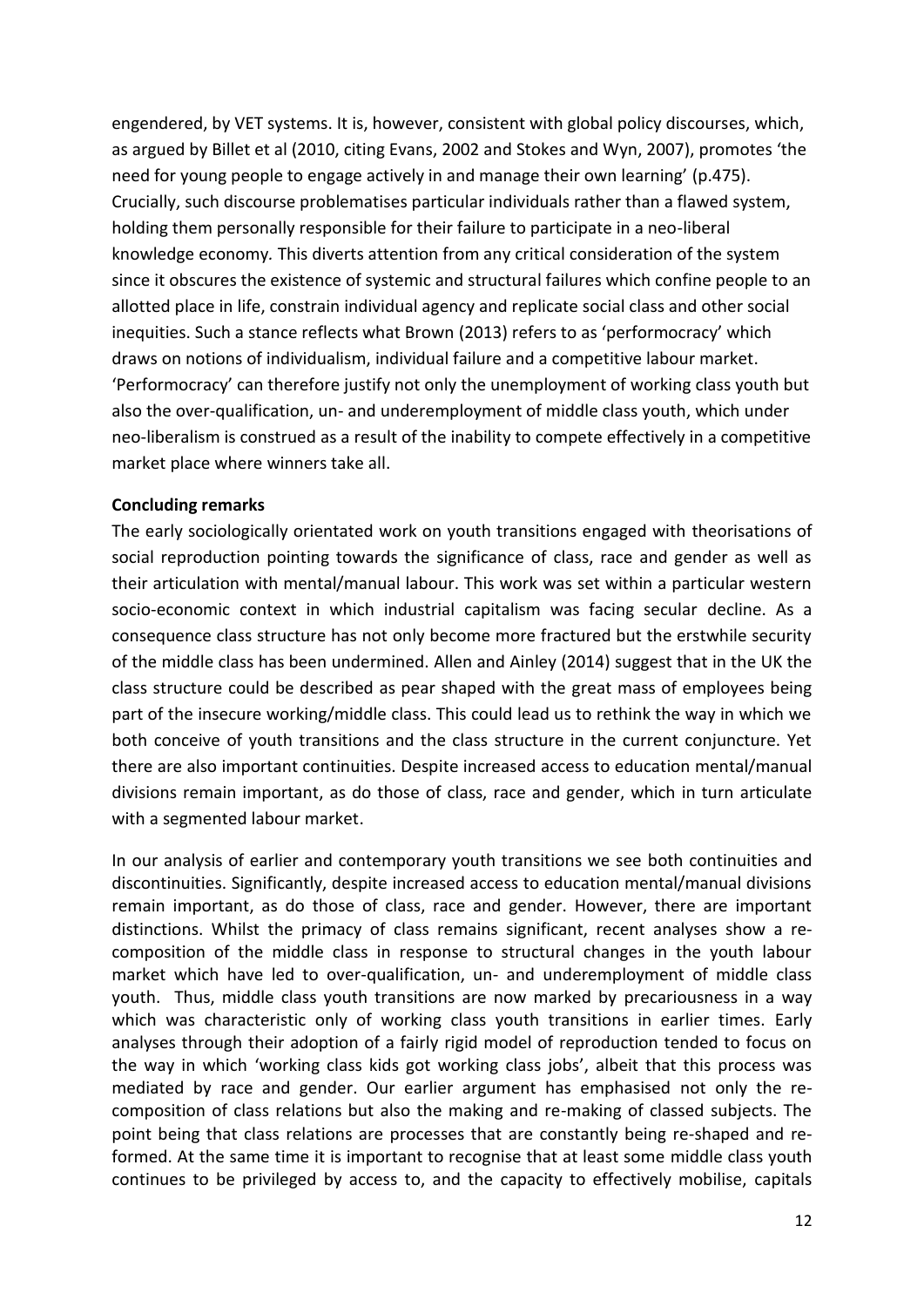valorised in education. In both cases however, increased precariousness makes the progressive construction of a career (Hodkinson, 1998, see also Ainley, 2013) more challenging. Extended transitions are a feature of both early and contemporary analyses, as are deficit models of working class youth. Over time, however, we see an alternative characterization of youth as a resource coming to the fore. More recent policy presents these polarised characterisations rather as 'carrot and stick' interpretations of the outcomes of buying into or rejecting neo-liberal discourses of lifelong learning and the knowledge economy.

Theoretically, analyses continue to draw on Bourdieusian, Marxist and Feminist interpretations, with a smaller number utilising Critical Race Theory. Early analyses consider intersectionalities of race, class, gender, and to a lesser extent, disability. Contemporary analyses overlay these with consideration of other factors such as time and space. Much research reflects ongoing concerns with the way in which policy aims to produce particular dispositions that align with employer need and to interrupt the deficit model of youth. Whilst recent work attempts to develop a more nuanced understanding of the issues associated with school to work transitions, the continuing emphasis on class as the primary mediating factor in the making of subjects, implies that early analyses remain significant and pertinent. Whilst there are discontinuities between earlier and current analyses there remain important continuities in terms of class, even though the class structure has become hollowed out.

These issues raise questions about how we could move forward in terms of policy and theorization of school to work transitions, and develop our understanding of these in the  $21<sup>st</sup>$  century. In policy terms, starting points might be a more honest rhetoric which acknowledges the need for casual and part-time workers. VET policy remains silent on this issue, despite extensive debates in the UK on, for example, zero hours contracts. A second issue to be addressed in policy concerns the type and nature of knowledge conferred by VET (see, Harris and Hodge, 2009; Bathmaker, 2013; Bathmaker, Ecclestone and Cooke 2011; Avis, 2016). In terms of empirical and theoretical work on youth transitions, no major studies have been undertaken since Hodkinson's seminal study in the 1980s, and Ball et al in 2000. From Ball et al we have mobilised the notion of choice biographies and from Hodkinson that of serendipity, which needs to be located within the patterning of social relations. The same contingent or serendipitous event will not necessarily be experienced in the same way by those occupying different class positions. By locating serendipity socially we can go beyond the term's individualisation. In this way we are able to avoid its leanings towards a neo-liberal bourgeois individualism. After all, neo-liberalism has undermined the collectivities of class replacing them with individualised opportunities, which closely articulates with an under socialised notion of serendipity.

 There is a clear need for empirical work such as longitudinal studies, ideally across international boundaries, that explore wider transitions amongst young people from a broad range of class and cultural backgrounds. Similarly, the primacy of class in both early and contemporary analyses reflects the importance of continuing to frame theorisations of VET and youth transitions in this way. Theorisation need to explore these processes in terms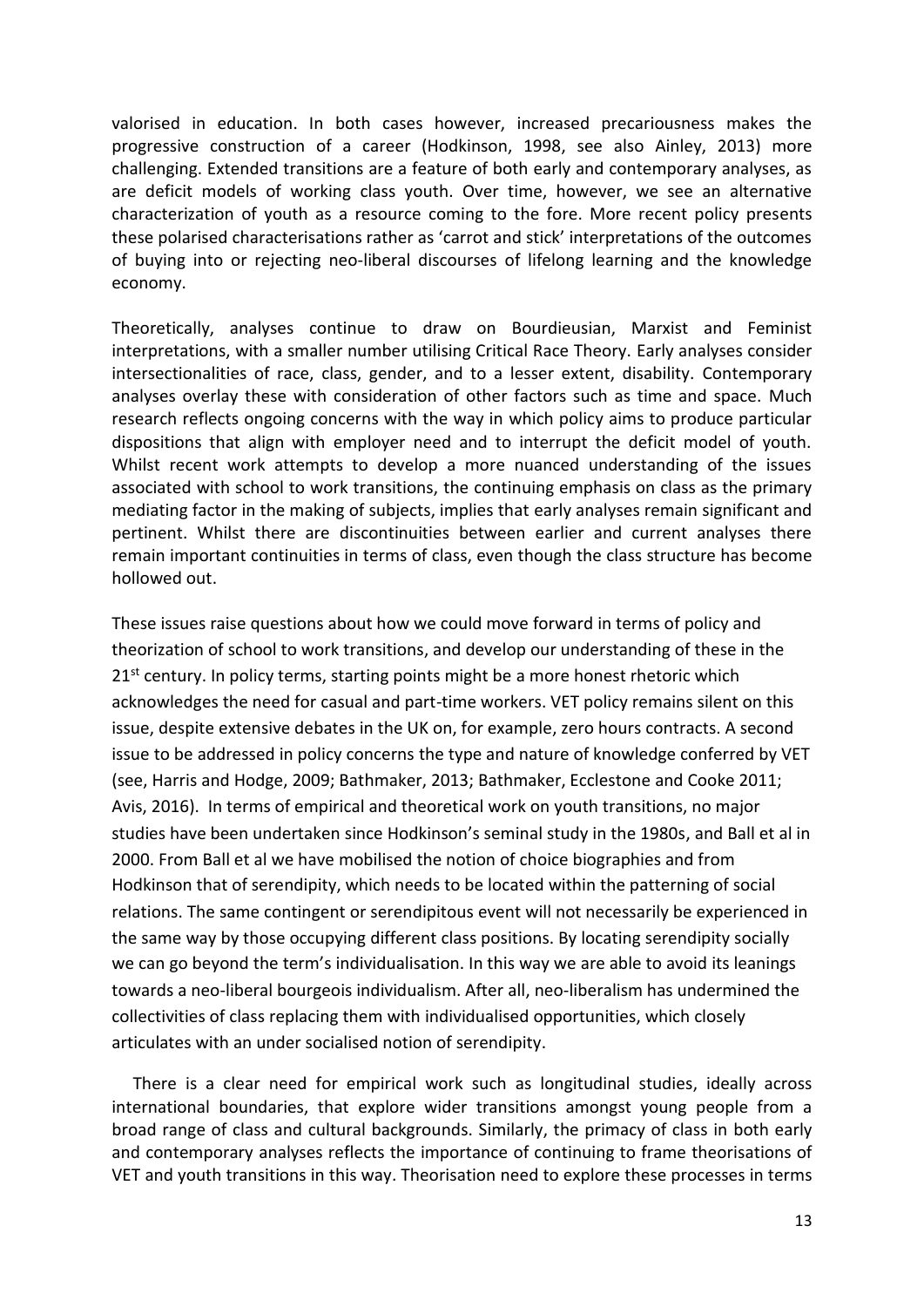of class fractions - middle as well as working class, taking cognisance of changes in the class structure, whilst acknowledging the intersectionalities of race and gender.

Finally, it is worth noting that the local remains a significant mediating factor that frames young people's *decision-making* albeit that this cannot be thought of outside the global. That is to say, the global is lived through the local. The closure of an industrial plant can have a decisive impact on the local opportunity and employment structure which brings into visibility the significance of globalisation and neo-liberal economic policies. Local opportunity and employment structures may be taken for granted but there will be a global impact which will not necessarily be visible to those living in the locality. There is however another implication of our analysis which emphasises changes in employment structure. Such changes have led to precariousness being a feature of people's working lives. This sits alongside the displacement of people from waged labour who are surplus to the requirements of the economy. Blacker refers to this surplus labour 'as waste products awaiting managed disposal' (2013:1). Such a tendency can be expressed in the manner in which disadvantaged youth 'churn' between periods of unemployment and low waged work as well as the underemployment and precariousness of graduate labour. Perhaps in the current conjuncture we should problematise and dispense with the notion of transition, rooted as it is in Fordist conceptualisations of 'jobs for life'. Youth transitions to waged labour in the current conjuncture are provisional, marked by a precariousness that can easily be broken.

On a more optimistic note, it seems possible that neo-liberal policy will run its course, facing opposition from a number of different social movements which express opposition to neoliberalism and globalisation. These diverse movements holding slightly divergent politics may challenge the hegemony of neo-liberalism. Movements such as Occupy, anti-war coalitions and environmental groups, may question current neoliberal policy. Mass migration of economic and political refugees, both within and beyond Europe may also serve to problematise the tenets of competitiveness, marketization and commodification. Whilst none of these individually will change the perceived demands for competition and economic success on which VET policy is predicated, but taken together, could contribute to wider social and economic change. As VET academics we need to be prepared for these changes, with thoughtful and detailed empirical work and theoretical analyses that seek to contribute to a more socially just society. This is a type of revolutionary reformism that aims to work towards the long term transformation of society. This reformism works with the current grain of policy but which anticipates a fairer, more just society, which transcends the inequities of neo-liberalism and the blandishments of social democracy.

## **References**

# Aggleton, P. 1987. *Rebels without a cause?: Middle class youth and the transition from school to work.* London: Falmer.

Ainley, P. 2013. "Education and the reconstitution of social class in England." Research in *Post-Compulsory Education* 18 (1-2): 46-60. doi: 10.1080/13596748.2013.755814.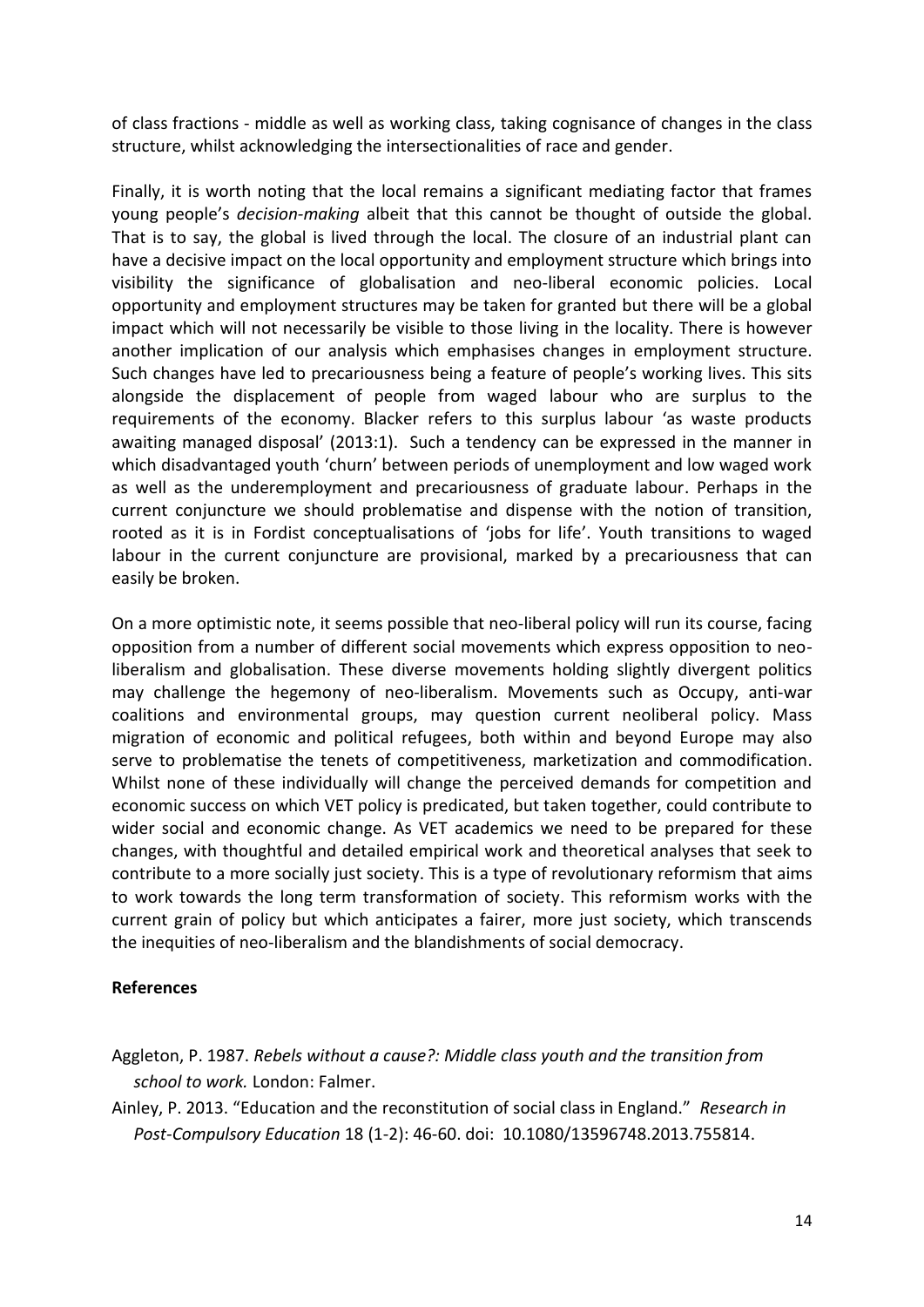Ainley, P. 1991. "Education for Work." In Changing the Future. Edited by C. Chitty. London, The Tufnell Press.

- Allen, M. and P. Ainley. 2014. "A New Direction for Vocational Learning or a Great Training Robbery? Initial Research into and Analysis of the Reinvention of Apprenticeships at the Start of the 21st Century." Paper presented at the HIVE ESRC Seminar, University of Greenwich, February 28.
- Atkins, L., K. Flint, and B. Oldfield. 2011. Practical matters: what young people think about vocational education in England. London: City and Guilds Centre for Skills Development.
- Atkins, L. 2009. Invisible Students, Impossible Dreams: experiencing vocational education 14-19. Stoke-on Trent: Trentham Books.
- Atkins, L. 2010. "Opportunity and Aspiration, or the Great Deception? The Case of 14-19 Vocational Education." Power and Education 2(3): 253-265. doi 10.2304/power.2010.2.3.253
- Atkins, L. 2016. "The Odyssey: School to Work Transitions, Serendipity and Position in the Field." British Journal of Sociology of Education. doi: 10.1080/01425692.2015.1131146 http://www.tandfonline.com/doi/full/10.1080/01425692.2015.1131146.
- Avis, J., A-M. Bathmaker, and J. Parsons. 2002. Communities of practice and the construction of learners in post-compulsory education and training. Journal of Vocational Education & Training 54 (1): 27-50 doi: 10.1080/13636820200200186
- Avis, J. 1988. "White Ethnicity White Racism; Student and Teacher Perceptions of FE." Journal of Moral Education 17(1): 52-60
- Avis, J. 1983. "ABC and the New Vocational Consensus." Journal of Further and Higher Education 7(1): 23-33
- Avis, J. 1985. "The Ambiguities of Conformism: Academic Students in FE." Sociological Review 33(4): 708-740
- Avis, J. 2016. Social Justice, Transformation and Knowledge: policy, workplace learning and skills. London: Routledge.
- Avis, J., K. Orr, and P. Warmington. 2016. Race, 'Warehousing' and Vocational Education and Training. Unpublished Mimeo.
- Ball, S.J., M. Maguire, and S. Macrae. 2000. Choice, Pathways and Transitions Post-16. London: RoutledgeFalmer.
- Bates, I. 1991. "Closely Observed Training: An exploration of links between social structures, training and identity." International Studies in Sociology of Education. 1 (1-2): 225-243. doi: 10.1080/0962021910010113
- Bathmaker, A-M. 2001. " 'It's a Perfect Education': Lifelong Learning and the Experience of Foundation-level GNVQ Students." Journal of Vocational Education and Training. 53 (1): 81-100. doi: 10.1080/13636820100200144
- Bathmaker, A.M., K. Ecclestone, K. and S. Cooke. 2011. The Role of Stakeholders in Defining Knowledge in General Vocational Education at Levels 2 and 3. End of Project (Phase One) Report. Report to the Awarding Body Edexcel.
- Bathmaker, A-M., and N. Ingram. 2014. "Who wants to be an engineer? The effects of vocational diversification in English secondary schooling on the decision-making and experience of girls and boys from different social class backgrounds" Paper presented as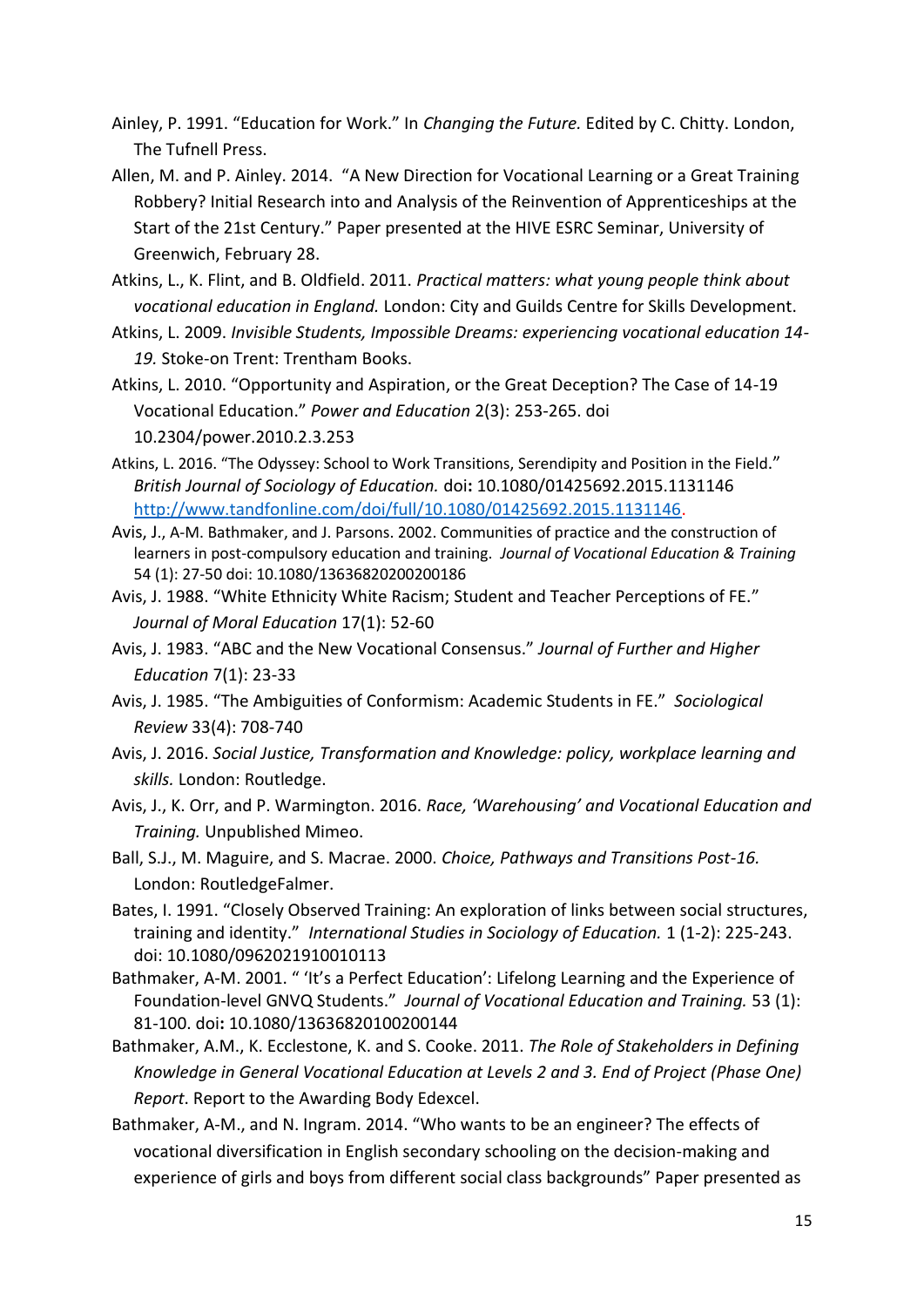part of keynote symposium Youth Transitions in troubled times: NEETs, Vocational Education and Decision Making at British Educational Research Association Annual Conference, IoE, London, 23-25 September.

- Bathmaker, A-M., N. Ingram, and R. Waller. 2013. "Higher education, social class and the mobilisation of capitals: recognising and playing the game." British Journal of Sociology of Education. 34 (5-6): 723-743 doi:10.1080/01425692.2013.816041
- Bathmaker, A-M. 2013. "Defining 'knowledge' in vocational education qualifications in England: an analysis of key stakeholders, and their constructions of knowledge, purposes and content." Journal of Vocational Education and Training. 65, (1): 87-107 doi:10.1080/13636820.2012.755210
- Billett, S., S. Thomas, C. Sim, G. Johnson, S. Hay, and J. Ryan. 2010. "Constructing productive post-school transitions: an analysis of Australian schooling policies." Journal of Education and Work. 23 (5): 471-489. doi:10.1080/13639080.2010.526596
- Bimrose, J., A. Brown and S-A. Barnes. 2005. "Career progression, career decision-making and professional learning." Paper presented at the 4th Annual Conference of the EARLI Special Interest Group: Learning and Professional Development, University of Jyvaskyla, Finland,  $27 - 29$  August
- Blacker, D. 2013. The falling rate of learning and the neoliberal endgame. Winchester: Zero Books.
- Brown, P., H. Lauder, and D. Ashton. 2011. The Global Auction. Oxford: Oxford University Press.
- Brown, P. 2013. "Education, opportunity and the prospects for social mobility". British Journal of Sociology of Education. 34(5-6): 678-700. doi:10.1080/01425692.2013.816036
- Chadderton, C., and A. Wischmann. 2014. "Racialised norms in apprenticeship systems in England and Germany." Journal of Vocational Education and Training. 66(3): 330-347. doi:10.1080/13636820.2014.917693
- Chadderton, C., and C. Edmonds. 2015. "Refugees and access to vocational education and training across Europe: a case of protection of white privilege?" Journal of Vocational Education & Training. 67(2): 136-152. DOI:10.1080/13636820.2014.922114
- Chitty, C. (1991). "Towards New Definitions of Vocationalism." In Post-16 Education Studies in Access and Achievement. Edited by C. Chitty. London, Kogan Page
- Clarke, J. and P. Willis. 1984. "Introduction" in Inge Bates, John Clarke, Philip Cohen, Dan Finn, Robert Moore and Paul Willis Schooling for the Dole: the New Vocationalism. London: Macmillan.
- Clarke, L. and C. Winch. 2007. "Introduction" in Vocational Education. Edited by L. Clarke and C. Winch. London: Routledge, 1-17.
- Cockburn, C. 1987. Two track training, London, Macmillan
- Colley, H. 2006. "Learning to Labour with Feeling: class, gender and emotion in childcare education and training." Contemporary Issues in Early Childhood. 7 (1): 15-29. doi:10.2304/ciec.2006.7.1.15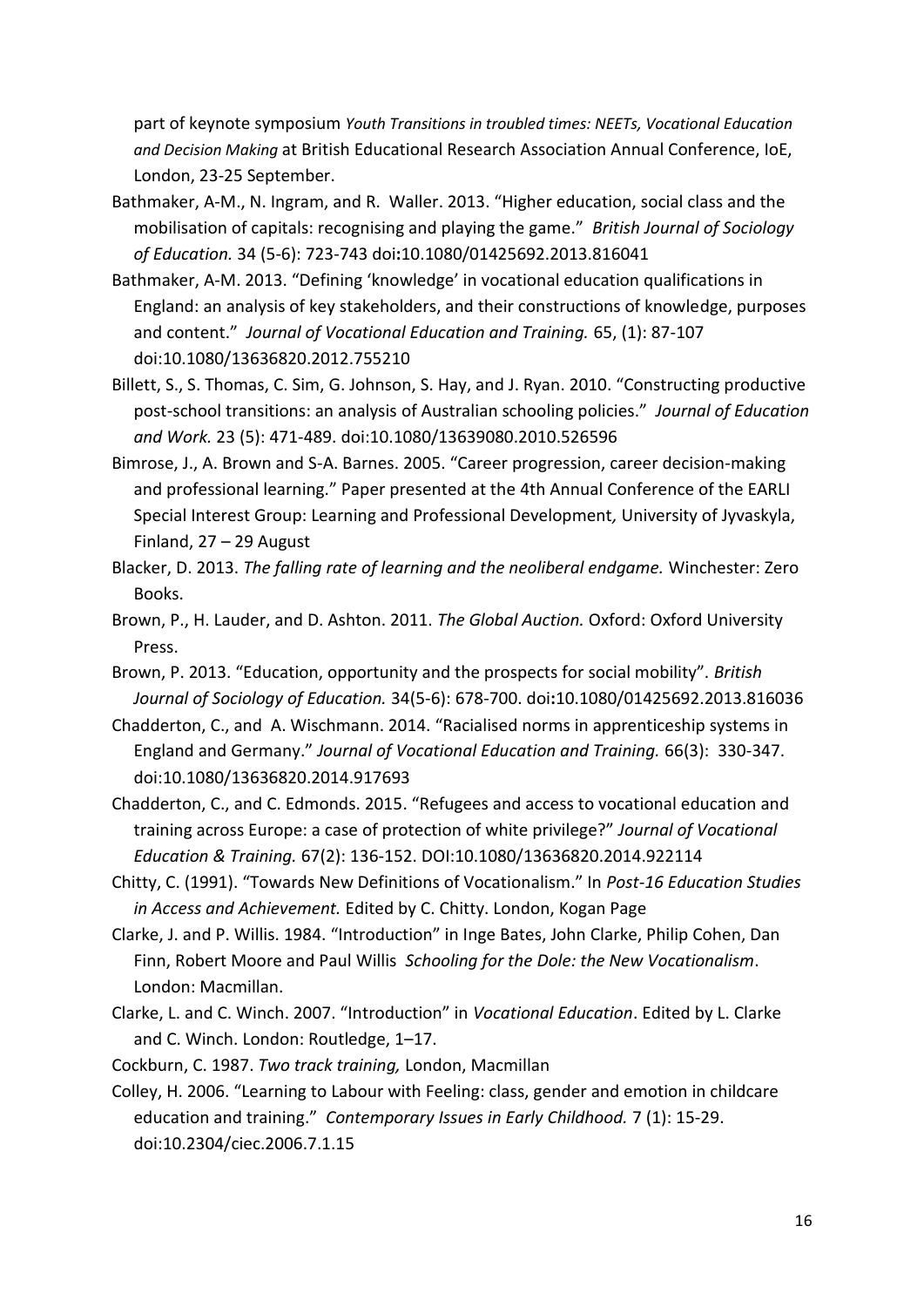- Colley, H. 2010. "Time in Learning Transitions through the Lifecourse: a Feminist perspective." In *Transitions and Learning Through the Lifecourse*. Edited by K. Ecclestone, G. Biesta and M. Hughes. London: Routledge, 130-146
- Colley, H. 2011. "Learning to Labour with Feeling: Class, Gender and Emotion in Childcare [Education and Training.](http://eprints.hud.ac.uk/12675)<sup>"</sup> In *Educating from Marx: Race, Gender, and Learning*. Edited by S. [Mojab](http://www.amazon.com/s/ref=dp_byline_sr_book_1?ie=UTF8&field-author=Shahrzad+Mojab&search-alias=books&text=Shahrzad+Mojab&sort=relevancerank) and S[. Carpenter.](http://www.amazon.com/s/ref=dp_byline_sr_book_2?ie=UTF8&field-author=Sara+Carpenter&search-alias=books&text=Sara+Carpenter&sort=relevancerank) New York: Palgrave.
- Deissinger, T. 2015. "Apprenticeship, training and young people's transitions to work". Paper presented to Seminar on International perspectives on apprenticeships, training and young people's transitions to work. University of Huddersfield, 10 July 2015
- Dennis, C. 2014. "Exploring Spaces for Dissent." Paper presented at Discourses of Power and Resistance Conference, University of Greenwich, London, 8-10 April
- Department for Education/Department for Business, Innovation and Skills. 2013. *Supporting Young People to Develop the Skills for Apprenticeships and Sustainable Employment.* Online at: https://www.gov.uk/
- government/uploads/system/uploads/attachment\_data/file/197592/Traineeships\_discussio n\_paper.pdf.
- Department for Education. 2011. *Wolf Review of Vocational Education: Government Response* online at:

[https://www.gov.uk/government/uploads/system/uploads/attachment\\_data/file/18050](https://www.gov.uk/government/uploads/system/uploads/attachment_data/file/180504/DFE-00031-2011.pdf) [4/DFE-00031-2011.pdf](https://www.gov.uk/government/uploads/system/uploads/attachment_data/file/180504/DFE-00031-2011.pdf) 

- Department for Education and Skills. 2006. *Further Education: Raising Skills, Improving Life Chances* Norwich: The Stationary Office.
- Department for Education and Skills /Standards Unit**.** 2004. *Equipping our Teachers for the Future: Reforming Initial Teacher Training for the Learning and Skills Sector.* Annesley: DfES Publications.
- Ecclestone, K. 2011. "Emotionally-vulnerable subjects and new inequalities: the educational implications of an 'epistemology of the emotions'.<sup>*"*</sup> International Studies in Sociology of *Education*. 21(2): 91-113. doi:10.1080/09620214.2011.575100
- Ecclestone, K. 2004. "Learning or Therapy? The Demoralisation of Education." British Journal *of Educational Studies.* 52 (2): 112-137. doi:10.1111/j.1467-8527.2004.00258.x
- Ecclestone, K. and D. Hayes. 2009. *The Dangerous Rise of Therapeutic Education.* London: Routledge.
- Ecclestone, K. (2007). "Resisting images of the 'diminished self': the implications of emotional well-being and emotional engagement in education policy.͟ *Journal of Education Policy*. 22 (4): 455-470. doi: 10.1080/02680930701390610
- Ecclestone, K. 2002. *Learning Autonomy in Post-16 Education: The Politics and Practice of Formative Assessment*. London: Routledge/Falmer.

Education Group (Eds). 1991. *Education Limited*, London: Unwin Hyman.

Eurostat. 2015. *Employment and Unemployment Statistics Main Tables.* Online at <http://ec.europa.eu/eurostat/web/lfs/data/main-tables>.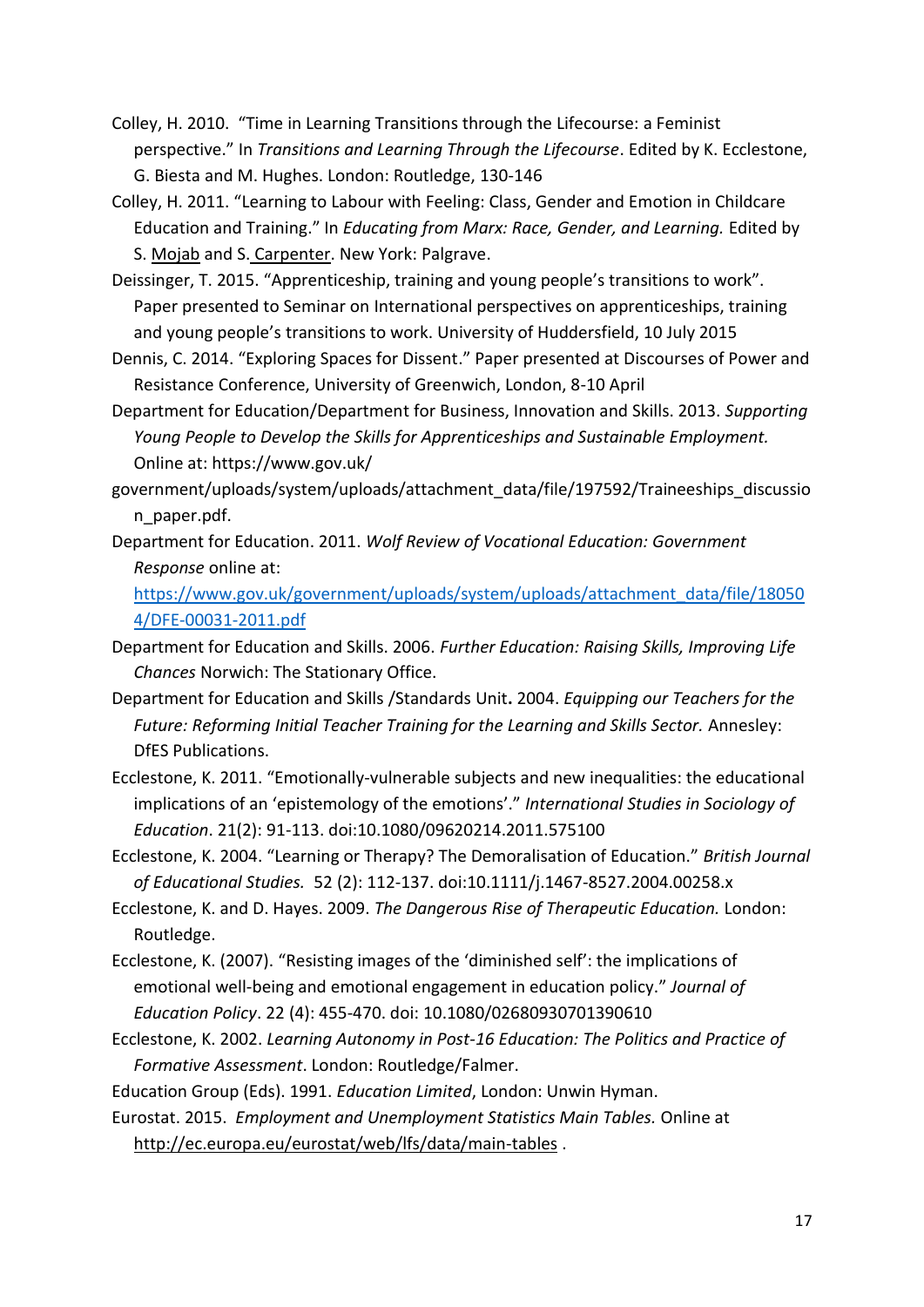Evans, K. 2002. "Taking control of their lives? Agency in young adult transitions in England and the New Germany." Journal of Youth Studies 5 (3): 245-69. doi: 10.1080/1367626022000005965

Finegold, D. 1991. "Institutional Incentives and Skill creation: preconditions for a high-skills equilibrium." In International comparison of vocational education and training for intermediate skills. Edited by P. Ryan. London: Falmer, 93-118.

- Finegold, D. and D. Soskice. 1988. "The failure of training in Britain: analysis and prescription." Oxford Review of Economic Policy. 4(3): 21-53. doi:10.1093/oxrep/4.3.21
- Finn, D. 1987. Training without jobs. London: MacMillan.
- Furlong, A. 1992. Growing up in a classless society, Edinburgh, Edinburgh University Press
- Furlong, A., Cartmel, F. 1997. Young people and social change, Buckingham, Open University Press
- Gleeson, D., and G. Mardle. 1980. Further education or training? London: Routledge/Kegan Paul.

Green, F., A. Felstead D. Gallie, H. Inanc, and N. Jewson. 2013. 'What Has Been Happening to the Training of Workers in Britain?'. LLAKES Research Paper 42, London, Institute of **Education, LLAKES** 

Griffin, C. 1985. Typical Girls, London, Routledge, Kegan and Paul

Harris, R. and S. Hodge. 2009. "A Quarter of a century of competency-based training: The vicissitudes of an idea." International Journal of Training Research. 7, (2): p. 122-133. doi: 10.5172/ijtr.7.2.122

Hodkinson, P. 1998. Career Decision Making and the Transition from School to Work. In Bourdieu and Education Acts of Practical Theory. Edited by M. Grenfell and D. James. London: Falmer Press, 89-104.

Hodkinson, P. 2008. "Understanding career decision-making and progression: Careership revisited." John Killeen Memorial Lecture Woburn House, London 16th October 2008

Hodkinson, P., and A. Sparkes. 1997. "Careership: a sociological theory of career decision making." British Journal of Sociology of Education. 18:1, 29-44. doi: 10.1080/0142569970180102

Hodkinson, P., A. Sparkes, and H. Hodkinson. 1996. Triumphs and Tears: Young People and the Transition from School to Work. London, Routledge.

Högberg, R. 2011. "Cheating as subversive and strategic resistance: vocational students' resistance and conformity towards academic subjects in a Swedish upper secondary school." Ethnography and Education. 6(3), p341-355. doi: 10.1080/17457823.2011.610584

Hollands, R.G. 1990. The long transition: class, culture and Youth training. London: MacMillan.

- Hutton, W. 1995. The State we're in. London: Jonathan Cape.
- Hyland, T. 2006. "Vocational education and training and the therapeutic turn." Educational Studies 32:3, 299-306. doi: 10.1080/03055690600631234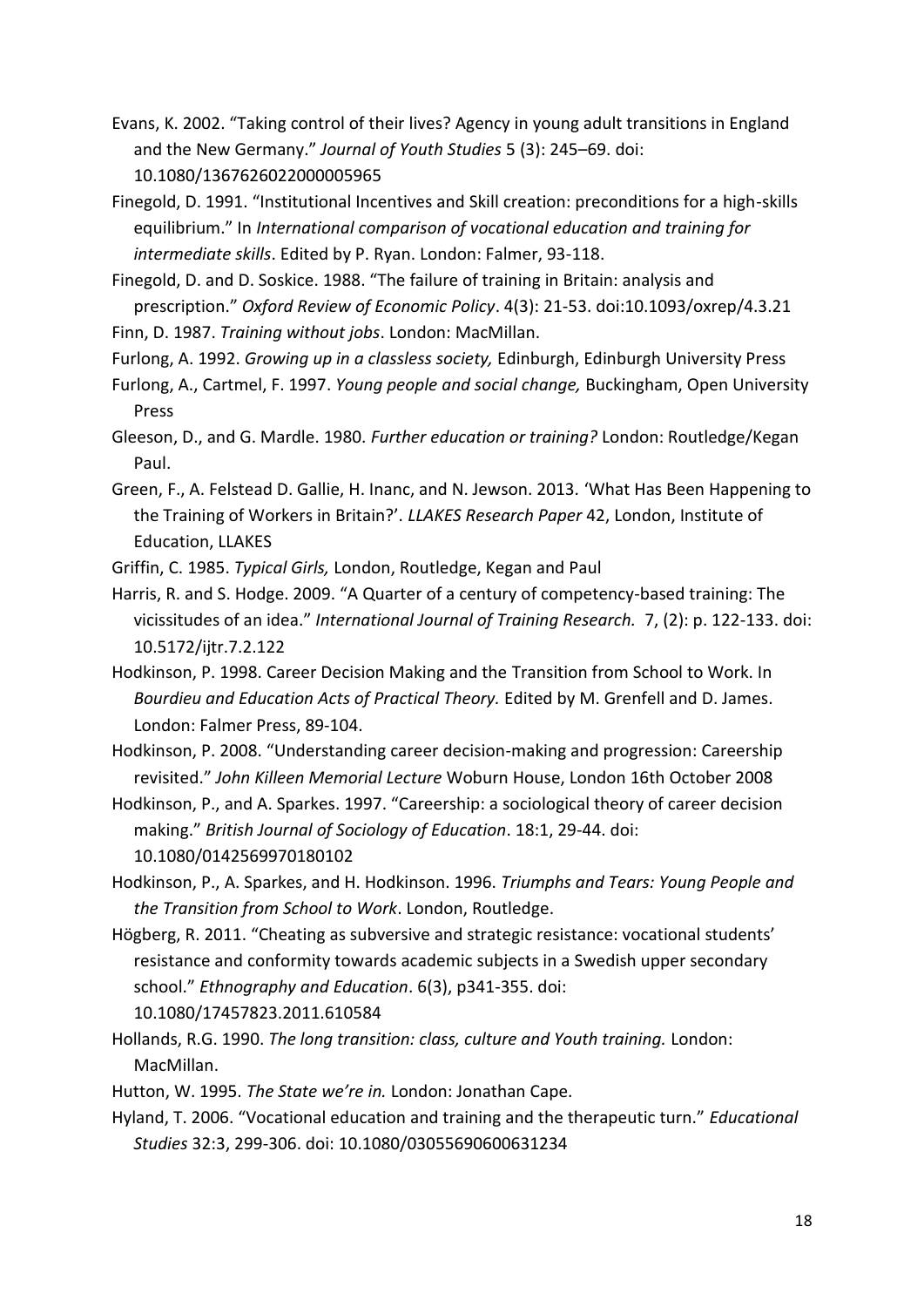Hyland, T. 2009. "Mindfulness and the therapeutic function of education." Journal of Philosophy of Education. 43 (1): 119-131. doi: 10.1111/j.1467-9752.2008.00668.x

- James, D., and G. Biesta. eds. 2007. Improving Learning Cultures in Further Education. London, Routledge
- Keep, Ewart. 2014. "Vocational qualifications and their interaction with the labour market the challenges of weak incentives to learn." Keynote Address at Research in Postcompulsory Education Inaugural Conference, University of Oxford, July 2014.
- Keep, Ewart. 2009. Internal and External Incentives to Engage in Education and Training  $-a$ Framework for Analysing the Forces Acting on Individuals? Monograph No. 12 ESRC Centre on Skills, Knowledge & Organisational Performance, Cardiff University. Online at: http://www.cardiff.ac.uk/socsi/research/researchcentres/skope/publications/monograp hs/index.html
- Keep, Ewart. 2005. "Reflections on the curious absence of employers, labour market incentives and labour market regulation in English 14-19 policy: first signs of a change in direction?" Journal of Education Policy. 20 (5) 533-553. doi: 10.1080/02680930500221685
- Keep, Ewart. 2004. "Reflections on a Curious Absence: The Role of Employers, Labour Market Incentives and Labour Market Regulation." Nuffield Review of 14-19 Education and Training Working Paper 22 (based on Discussion Paper given at Working Day IV, 25 May 2004)

Keep, E. 2014. What Does Skills Policy Look Like Now the Money Has Run Out? London: AoC

- Keep, E. 2015. Qualifications and the incentives to learn. SKOPE, Cardiff University. Online at http://www.docfoc.com/qualifications-and-the-incentives-to-learn-professor-ewartkeep-skope-cardiff
- Keep, E. and S. James. 2012. "A Bermuda Triangle of Policy? 'Bad jobs', skills policy and incentives to learn at the bottom end of the labour market." Journal of Education Policy. 27(2): 211-230. doi: 10.1080/02680939.2011.595510
- Keep, E. and S. James, S. (2010). What incentives to learn at the bottom end of the labour market. SKOPE research paper no 94. SKOPE, Cardiff University
- Kehily, J. and R. Pattman. 2006. "Middle-class struggle? Identity-work and leisure among sixth formers in the United Kingdom." British Journal of Sociology of Education. 27(1): 37-52. doi: 10.1080/01425690500376721
- Lee, D., Marsden, D., Rickman, P., Duncombe, J. (1990) Scheming for youth, Buckingham, **Open University Press**
- Leitch, S. 2006. Leitch Review of Skills Prosperity for all in the Global Economy World Class Skills. Norwich: HMSO.

Mayhew, K. and E. Keep. 2014. Industrial Strategy and the Future of Skills Policy: The High Road to Sustainable Growth. London: Chartered Institute of Personnel and Development.

McDonald, R. and J. Marsh. 2005. Disconnected Youth? Growing up in Britain's Poor Neighbourhoods. London: Palgrave.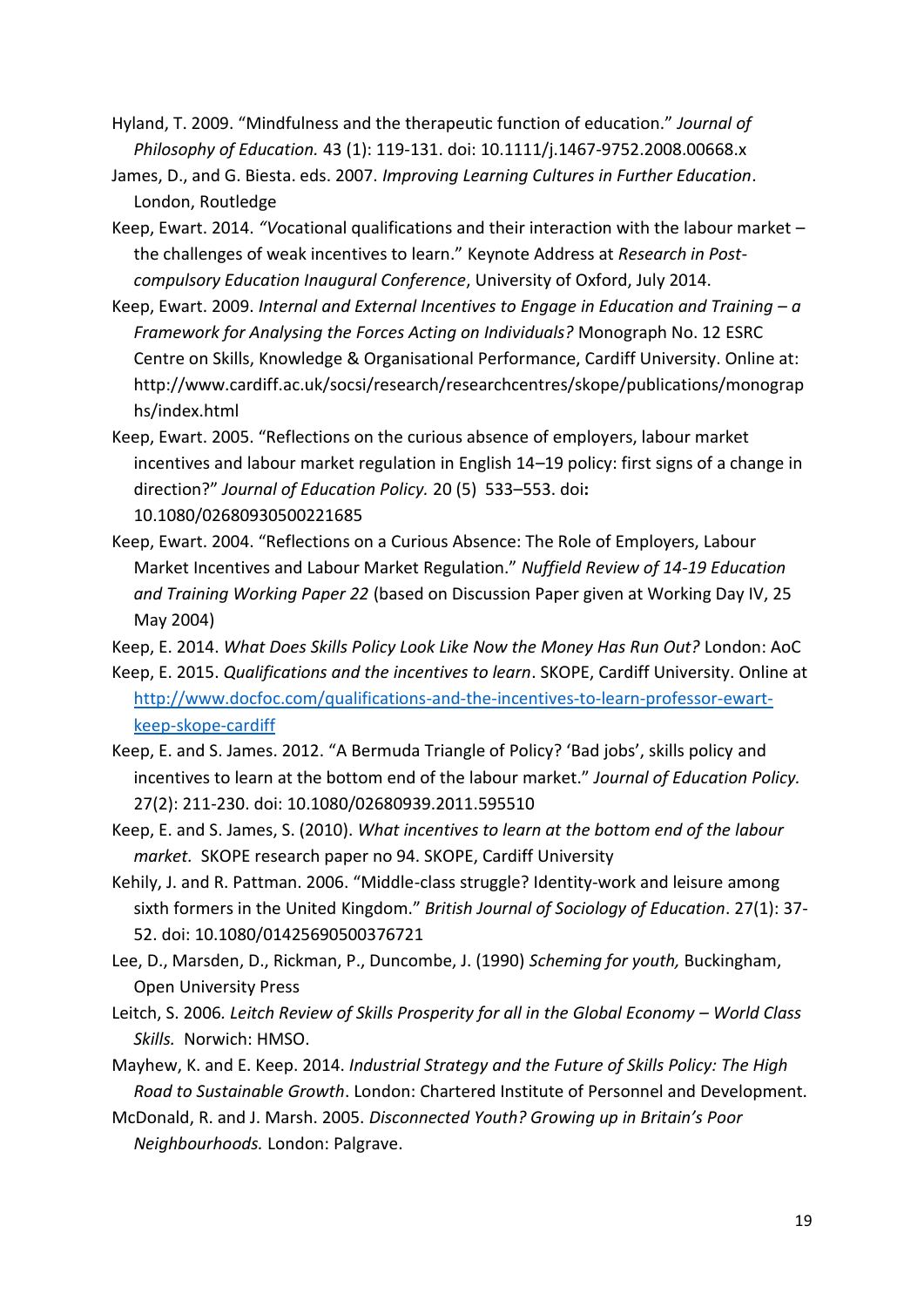Moos, M. 1979. Government Youth training policy and its impact on further education. Occasional Stencilled paper, CCCS, University of Birmingham

Müller, W. 2014. "'Everyone is his own boss.' Current threats to educational attainment in German schools." In Beyond Bulimic Learning, edited by F. Coffield, C. Costa, W. Müller and J. Webber. 89-99. London: Institute of Education Press.

New Economics Foundation. 2012. Good Jobs for non-graduates. London: NEF

Niemi, A-M. and P-A. Rosval. 2013. "Framing and classifying the theoretical and practical divide." Journal of Vocational Education and Training. 65(4): 445-460. doi: 10.1080/13636820.2013.838287

Organisation for Economic Co-operation and Development. 2013. OECD Skills Outlook 2013 - First Results from the Survey of Adult Skills. Paris: OECD.

Organisation for Economic Co-operation and Development. 2014. Building the right skills and turning them into better jobs and better lives. Online at: https://www.oecd.org/general/50452749.pdf

Parker, H. 1974. View from the Boys. London: David & Charles.

Patrick, J. 1973. Glasgow Gang Observed. London: Methuen.

Pearson, G. 1983. Hooligan: a History of Respectable fears. London: Macmillan.

Pilz, M. (ed). 2016. India: Preparation for the World of Work. Dordrecht: Springer.

Preston, J. 2003. "White Trash Vocationalism? Formations of Class and Race in an Essex Further Education College." Widening Participation and Lifelong Learning. 5 (2): 6-17.

Pring, R., G. Hayward, A. Hodgson, J. Johnson, E. Keep, A. Oancea, G. Rees, K. Spours, and S. Wilde. 2009. Education for All: The Future of Education and Training for 14-19 Year Olds. London: Routledge.

Raffe, D. (ed) (1988) Education and the youth labour market, Lewes, Falmer

Reay, D., G. Crozier, J. Clayton, L. Colliander, and J. Grinstead. 2007. "Fitting in or Standing Out: Working Class Students in Higher Education." Paper presented to BERA Annual Conference, Institute of Education, London, 8 September.

Rees, T. 1992 Women and the Labour market, London Routledge

Richard, D. 2012. The Richard Review of Apprenticeships. London: Department for Business and Skills.

Roberts, K. 2009. Youth in Transition, London, Palgrave

Roberts, S. 2012. "I just got on with it: the educational experiences of ordinary, yet overlooked, boys." British Journal of Sociology of Education. 33(2): 203-221. doi: 10.1080/01425692.2011.649832

Schmidt, C. 2010. "Vocational education and training (VET) for youths with low levels of qualification in Germany." Education + Training. 52 (5): 381 - 390. doi: http://dx.doi.org/10.1108/00400911011058325

Schneider, Silke L. and N. Tieben. 2011. "A healthy sorting machine?: Social inequality in the transition to upper secondary education in Germany." Oxford Review of Education. 37 (2): 139-166. doi: 10.1080/03054985.2011.559349